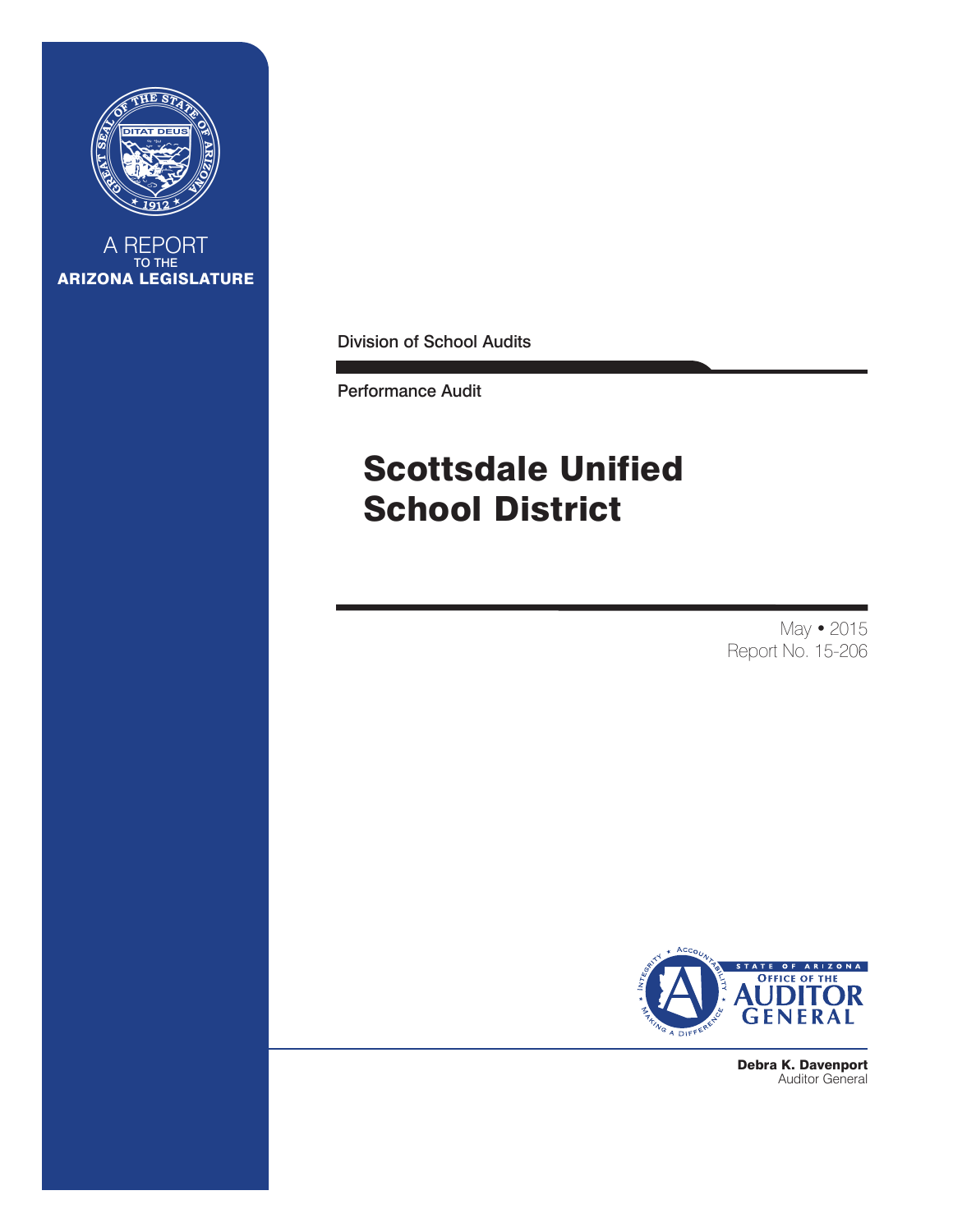The **Auditor General** is appointed by the Joint Legislative Audit Committee, a bipartisan committee composed of five senators and five representatives. Her mission is to provide independent and impartial information and specific recommendations to improve the operations of state and local government entities. To this end, she provides financial audits and accounting services to the State and political subdivisions, investigates possible misuse of public monies, and conducts performance audits of school districts, state agencies, and the programs they administer.

### The Joint Legislative Audit Committee

Senator Judy Burges, Chair

Senator Nancy Barto Senator Lupe Contreras Senator David Farnsworth Senator Lynne Pancrazi Senator Andy Biggs (*ex officio*) Representative John Allen, Vice Chair

Representative Gina Cobb Representative Debbie McCune Davis Representative Rebecca Rios Representative Kelly Townsend Representative David Gowan (*ex officio*)

### Audit Staff

Ross Ehrick, Director **Mike Quinlan, Manager and Contact Person** 

Alex Entringer Christine Medrano

The Auditor General's reports are available at:

#### www.azauditor.gov

Printed copies of our reports may be requested by contacting us at:

Office of the Auditor General 2910 N. 44th Street, Suite 410 • Phoenix, AZ 85018 • (602) 553-0333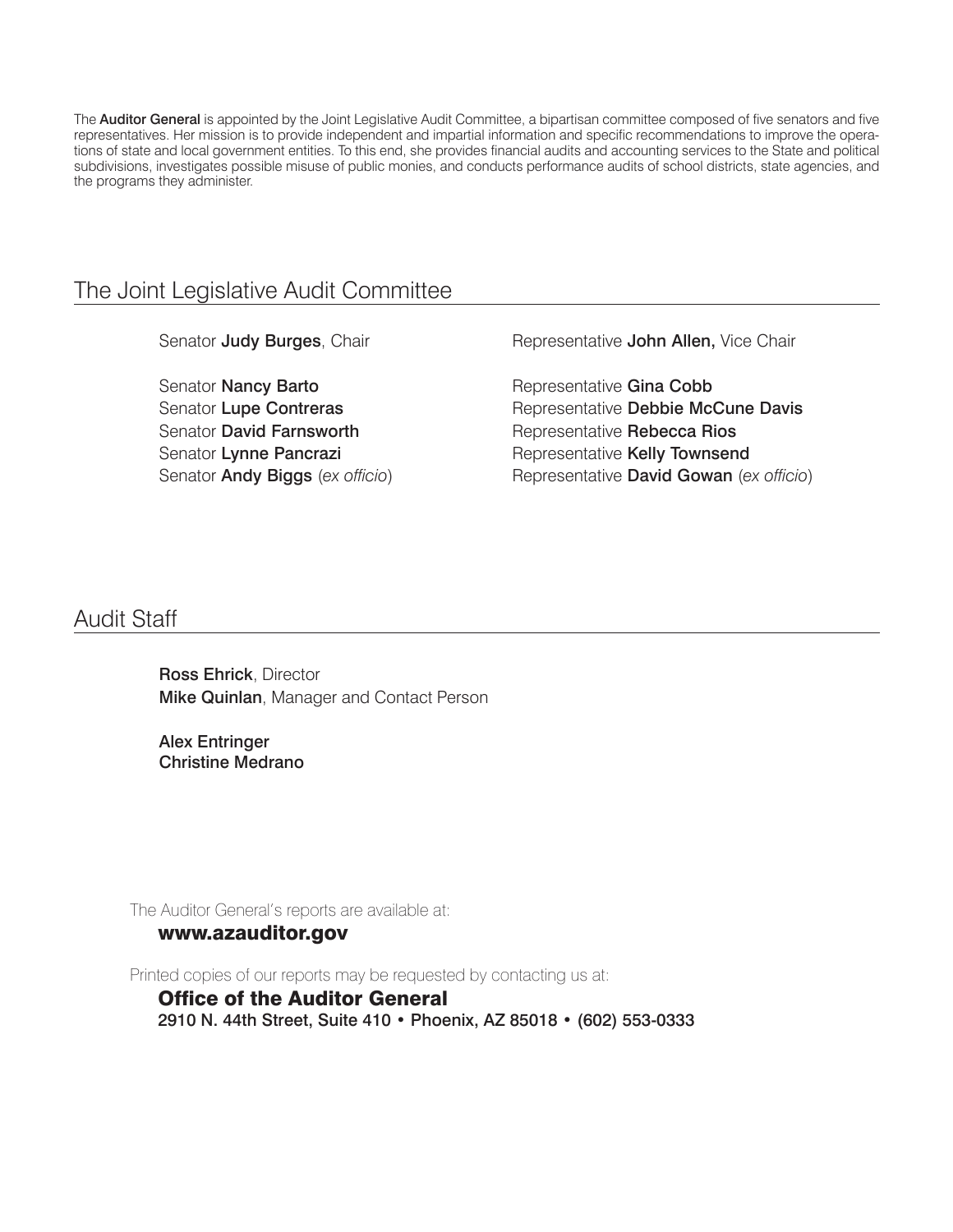

**DEBRA K. DAVENPORT, CPA**<br>AUDITOR GENERAL

**STATE OF ARIZONA** OFFICE OF THE **AUDITOR GENERAL** 

**MELANIE M. CHESNEY**<br>DEPUTY AUDITOR GENERAL

May 14, 2015

Members of the Arizona Legislature

The Honorable Doug Ducey, Governor

Governing Board Scottsdale Unified School District

Dr. David Peterson, Superintendent Scottsdale Unified School District

Transmitted herewith is a report of the Auditor General, *A Performance Audit of the Scottsdale Unified School District*, conducted pursuant to A.R.S. §41-1279.03. I am also transmitting within this report a copy of the Report Highlights for this audit to provide a quick summary for your convenience.

As outlined in its response, the District agrees with all of the findings and recommendations.

My staff and I will be pleased to discuss or clarify items in the report.

Sincerely,

 Debbie Davenport Auditor General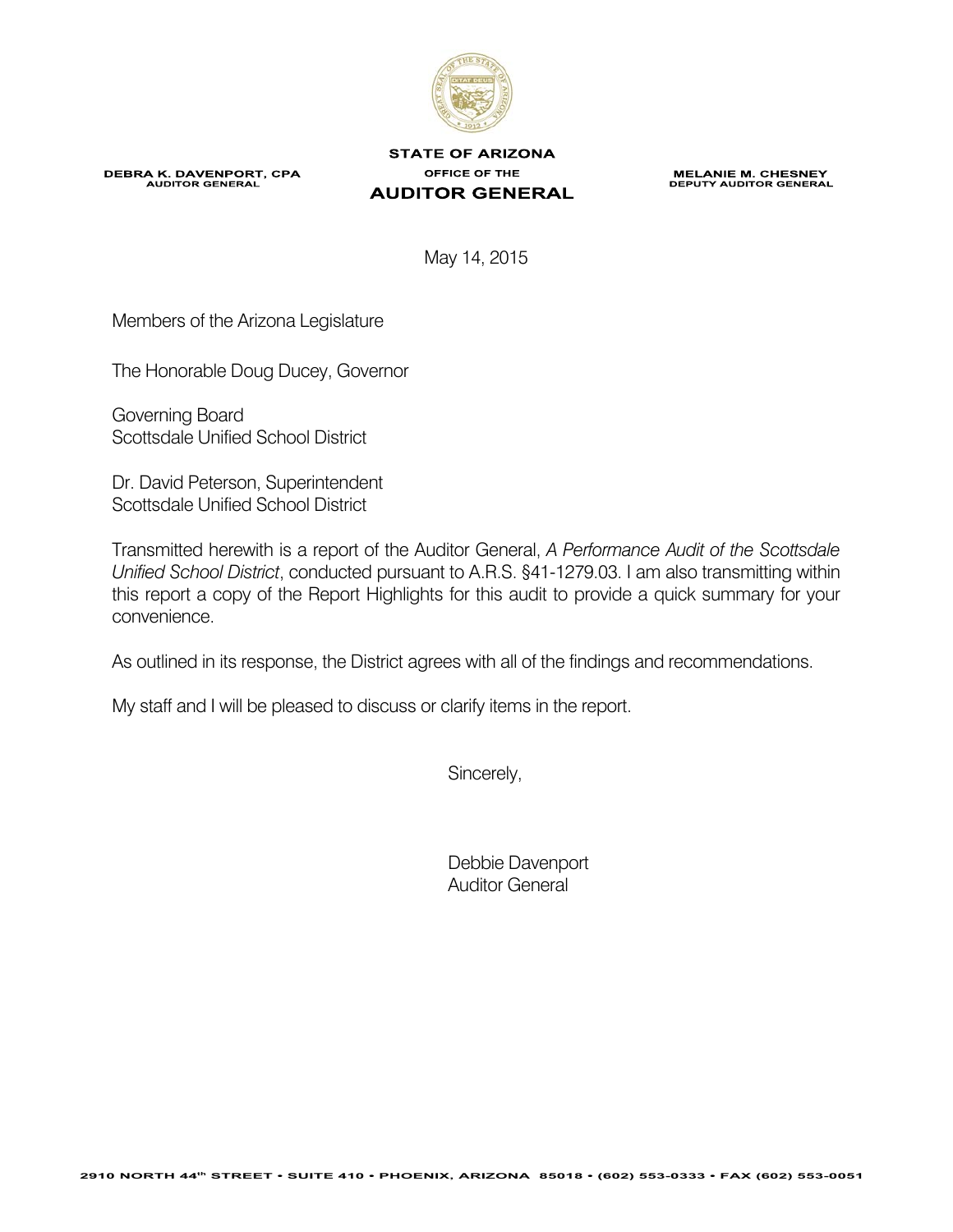

# Scottsdale Unified School District

#### REPORT HIGHLIGHTS PERFORMANCE AUDIT

#### Our Conclusion

In fiscal year 2012, Scottsdale Unified School District's student achievement was similar to peer districts', on average, but it compared less favorably in operational efficiencies. The District's food service program operated efficiently with a cost per meal that was lower than the peer district average. However, the District's administrative costs were higher than peer districts', primarily because it employed more administrative staff. In addition, the District inaccurately reported its costs on its *Annual Financial Report* and it lacked sufficient computer controls. The District's plant operations cost per pupil was higher than peer districts', on average, because the District maintained more square footage per student than the peer districts' and many of its schools operated far below their designed capacities. Further, the District's transportation cost per mile was much higher than the peer districts' average, in part, because of inefficient bus routes.



May • Report No. 15-206

### Similar student achievement and less than efficient operations

Student achievement similar to peer districts'—In fiscal year 2012. Scottsdale USD's student AIMS scores were within 5 percentage points of the peer districts' averages in the four tested areas. Additionally, under the Arizona Department of Education's A-F Letter Grade Accountability System, the District received an overall letter grade of A. Four of the eight peer districts also received a letter grade of A, while four received Bs or Cs. Further, the District's 90 percent graduation rate was similar to the peer districts' 89 percent average

and higher than the State's 77 percent average.

Less than efficient operations—In fiscal year 2012, Scottsdale USD's food service program operated efficiently with a lower cost per meal than peer districts averaged, but its administration, plant operations, and transportation program were less than efficient. The District's administrative cost per pupil was higher than the peer districts',

#### Percentage of students who met or exceeded state standards (AIMS) Fiscal year 2012



#### Comparison of per pupil expenditures by operational area Fiscal year 2012

|                  |                                 | Peer             |
|------------------|---------------------------------|------------------|
|                  | <b>Scottsdale</b><br><b>USD</b> | group<br>average |
| Administration   | \$687                           | \$620            |
| Plant operations | 914                             | 843              |
| Food service     | 299                             | 321              |
| Transportation   | 370                             | 340              |

on average, primarily because of higher staffing levels, and its plant operations cost per pupil was higher because the District maintained excess building space. The District's transportation cost per mile was much higher than the peer districts' average, in part, because of inefficient bus routes.

### Higher administrative costs and inaccurate reporting of costs

Higher administrative costs-In fiscal year 2012, Scottsdale USD's administrative cost per pupil was 11 percent higher than peer districts', on average. The District's higher costs occurred in its administrative salaries and benefits, with Scottsdale USD spending \$628 per pupil and peer districts averaging \$550 per pupil. Compared to a recently audited neighboring peer district, Scottsdale USD employed more assistant principals and information technology staff and paid some positions higher salaries.

Costs not accurately reported—In fiscal year 2012, the District did not always properly classify its expenditures in accordance with the Uniform Chart of Accounts for school districts. As a result, the District's *Annual Financial Report* did not accurately reflect its costs, and its reported instructional expenditures were falsely increased by over \$5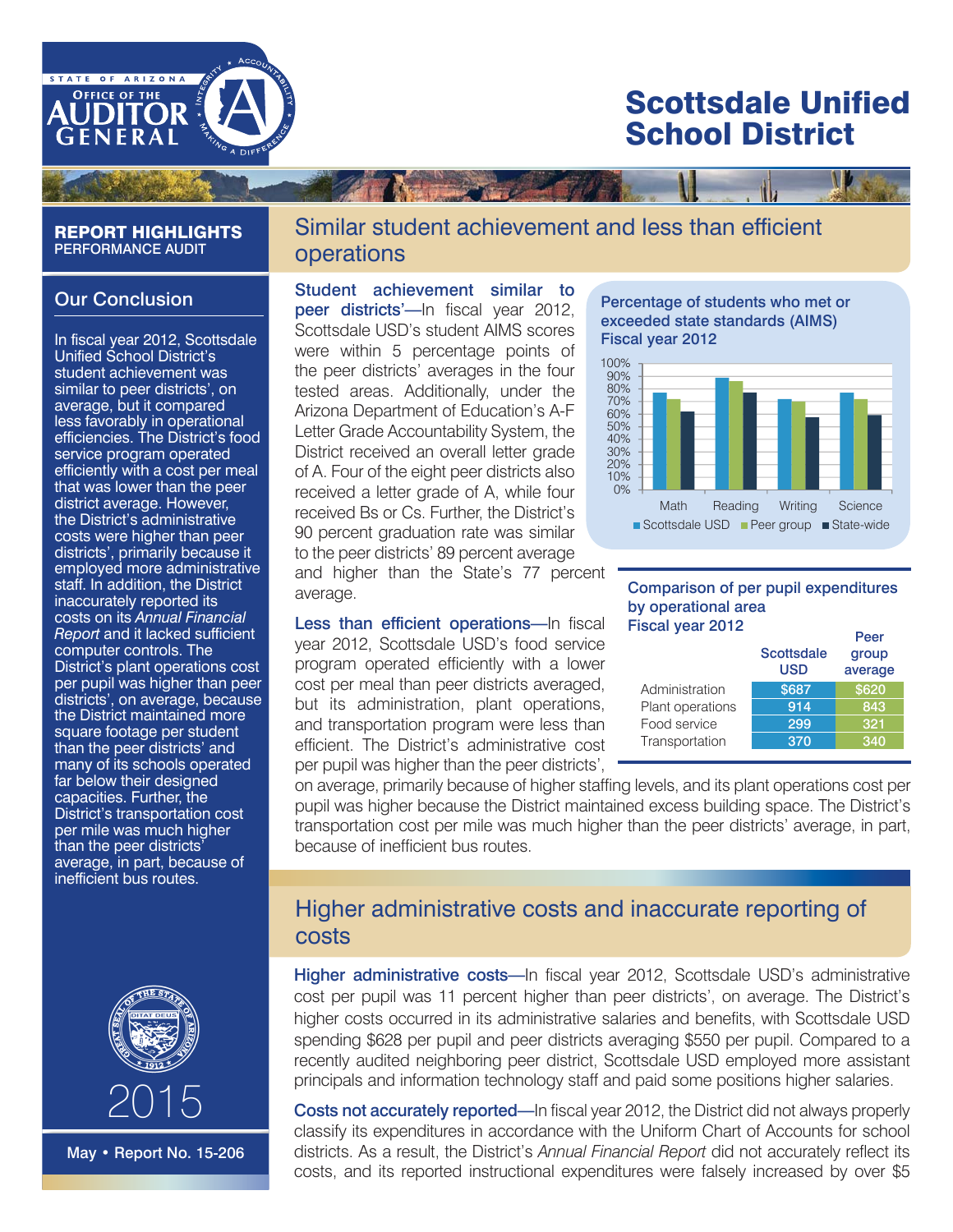million, or 3 percentage points. Further, the District has not accurately reported its costs for many years. For example, between fiscal years 2004 and 2009, the District annually reported millions of dollars of electricity costs as instructional spending rather than plant operations spending as required by the Uniform Chart of Accounts. Additionally, in fiscal years 2012 and 2013, the District reported its costs for speech and physical therapy, guidance counseling, and psychology services for students as instructional spending although the Uniform Chart of Accounts defines these costs as student support services. Further, in fiscal year 2014, the District began misreporting its costs for property liability insurance as instructional spending rather than plant operations spending, as required by the Uniform Chart of Accounts.

#### Recommendations

The District should:

- Review its administrative positions and the related duties and salaries to determine how administrative costs can be reduced.
- Classify all transactions in accordance with the Uniform Chart of Accounts for school districts.

### District spent more on plant operations primarily for excess building space

In fiscal year 2012, Scottsdale USD's plant operations cost per square foot was lower than the peer districts' average, but its cost per pupil was 8 percent higher. As a result, the District spent more of its available operating dollars for plant operations, leaving it less money to spend in the classroom. The higher cost was primarily caused by the District maintaining a large amount of excess school building space, which was likely not needed because many of the District's schools operated far below their designed capacities. In fiscal year 2012, Scottsdale USD had total school building capacity of about 38,000 students but only had about 25,000 students enrolled, or in other terms, the District was using about 66 percent of its building capacity. Maintaining more building space is costly to the District because the majority of its funding is based on its number of students, not the amount of square footage it maintains. Had Scottsdale USD maintained a similar amount of school building space per student as its peer districts averaged, it could have saved approximately \$3.8 million, monies that the District otherwise potentially could have spent in the classroom. Although the District closed one school campus at the end of fiscal year 2014, in light of its large amount of excess building capacity, the District should continue to review options to further reduce excess space.

#### Recommendation

The District should continue to review its building capacity usage to evaluate how it can reduce its excess building space.

### High transportation costs partly due to inefficient routes

Scottsdale USD's fiscal year 2012 transportation costs per mile and per rider were much higher than the peer districts' averages, in part, because many of the District's bus routes were inefficient. In fiscal year 2012, district routes filled buses to only 63 percent of bus capacity, on average, and many routes filled buses to less than 50 percent of bus capacity. Districts with efficient bus routes will typically operate routes that fill buses to 75 percent or more of bus capacity. Our observations of bus routes at a sample of five schools also confirmed the low bus capacity usage. For example, 4 of the 31 routes observed transported 7 or fewer students indicating the routes could possibly pick up additional students or be combined with other routes. District officials stated that the routes had not been reviewed and substantially modified in many years.

#### Recommendation

The District should review its bus routes and improve route efficiency.

Scottsdale Unified School District

A copy of the full report is available at: **www.azauditor.gov** Contact person:

Mike Quinlan (602) 553-0333

REPORT HIGHLIGHTS PERFORMANCE AUDIT May 2015 • Report No. 15-206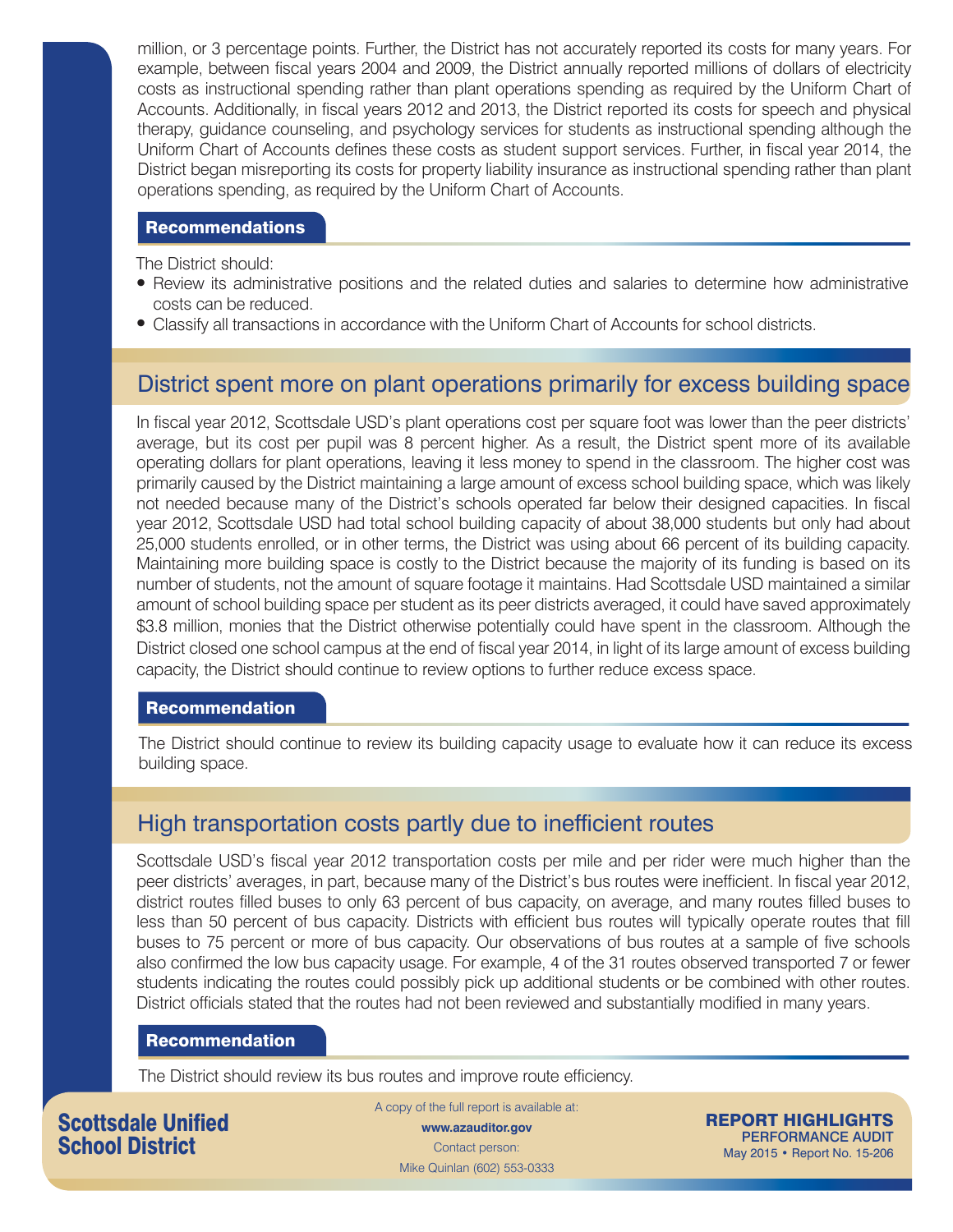# TABLE OF CONTENTS



| <b>District Overview</b>                                                                                                            |     |
|-------------------------------------------------------------------------------------------------------------------------------------|-----|
| Student achievement similar to peer districts'                                                                                      |     |
| Most operational costs slightly higher than peer districts'                                                                         |     |
| Finding 1: District had higher administrative costs, inaccurately<br>reported its costs, and needs to strengthen computer controls  | 3   |
| District employed more administrative staff and paid some administrators higher<br>salaries compared to a neighboring peer district | 3   |
| District did not accurately report its costs                                                                                        | 4   |
| District needs to strengthen computer controls                                                                                      | 4   |
| Recommendations                                                                                                                     | 5   |
| Finding 2: District should continue to review options to address its<br>excess building capacity                                    | 7   |
| Many of the District's schools operated far below designed capacity                                                                 |     |
| Recommendation                                                                                                                      | 8   |
| Finding 3: High transportation costs and some records could be<br>improved                                                          | 9   |
| Inefficient routes led to high transportation costs                                                                                 | 9   |
| District could improve its records supporting its reported route miles and riders                                                   | 10  |
| Recommendations                                                                                                                     | 10  |
| Appendix                                                                                                                            |     |
| Objectives, Scope, and Methodology                                                                                                  | a-1 |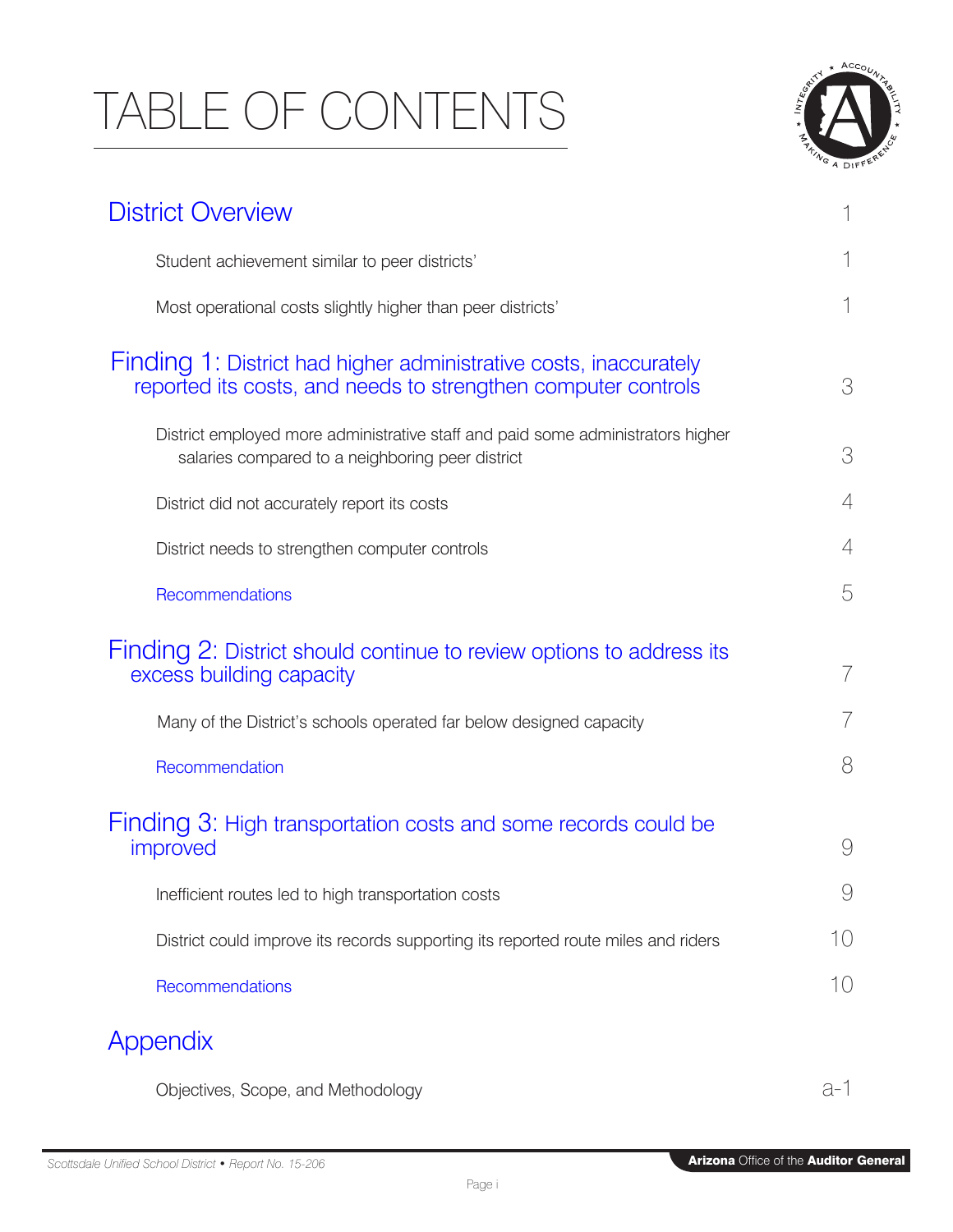# TABLE OF CONTENTS



# [District Response](#page-21-0)

## **Tables**

|               | 1 Comparison of per pupil expenditures by operational area<br>Fiscal year 2012<br>(Unaudited)                                                                      |  |
|---------------|--------------------------------------------------------------------------------------------------------------------------------------------------------------------|--|
|               | 2 Number of students, capacity, and percentage of capacity used by schools that<br>operated at less than 60 percent of capacity<br>Fiscal year 2012<br>(Unaudited) |  |
| <b>Figure</b> |                                                                                                                                                                    |  |

[1 Percentage of students who met or exceeded state standards \(AIMS\)](#page-7-0) Fiscal year 2012 (Unaudited) 1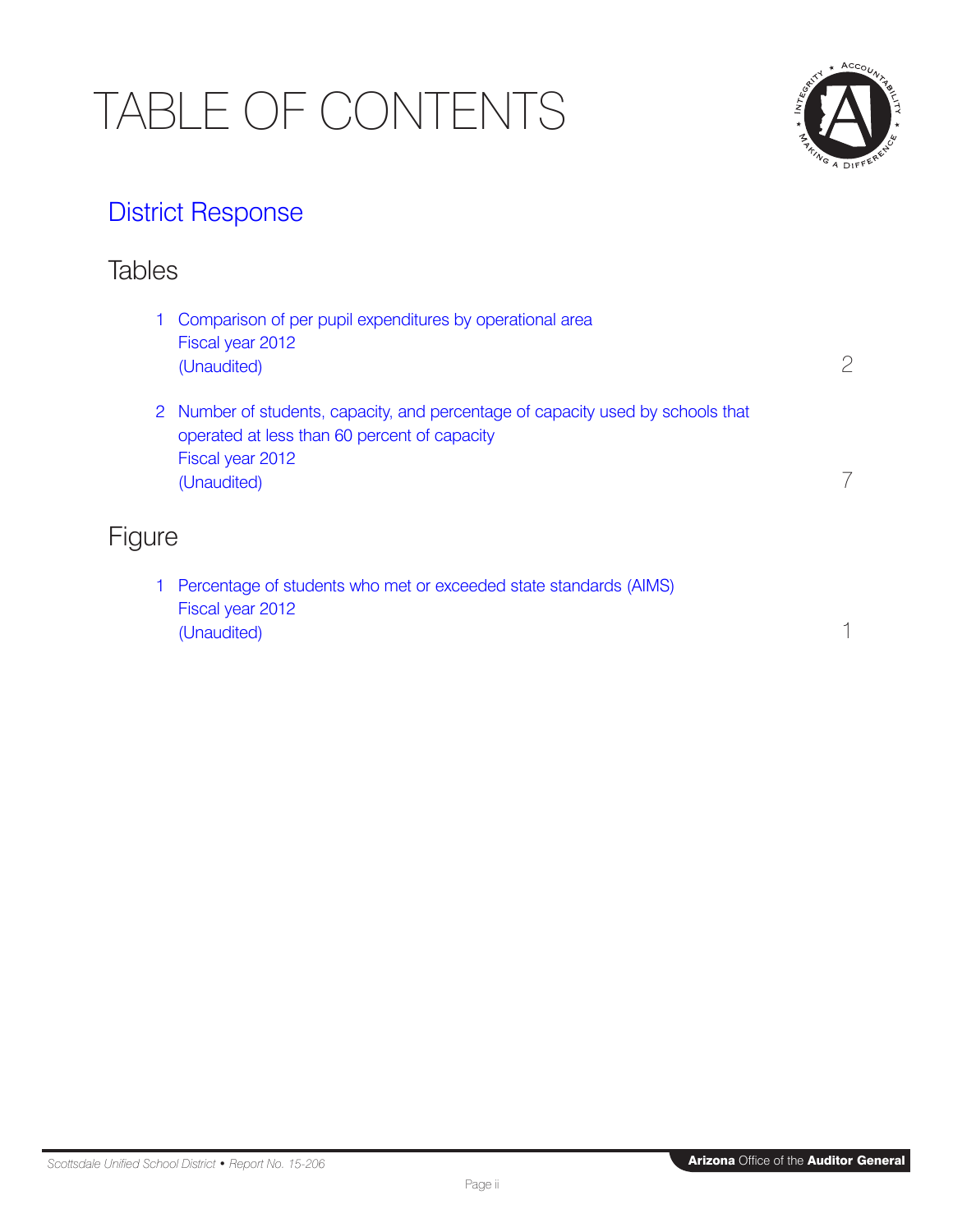# <span id="page-7-0"></span>DISTRICT OVERVIEW

Scottsdale Unified School District encompasses most of the cities of Scottsdale and Paradise Valley as well as parts of Phoenix and Tempe. In fiscal year 2012, the District served 24,955 students at its 30 schools, including 25 elementary and middle schools and 5 high schools.

In fiscal year 2012, Scottsdale USD's student achievement was similar to its peer districts' and higher than the state average.<sup>1</sup> However, the District compared less favorably to peer districts in operational efficiencies. Specifically, although the District operated its food service program efficiently with a cost per meal lower than the peer district average, its administration, plant operations, and student transportation program operated less efficiently with higher or slightly higher costs than peer districts', on average.

## Student achievement similar to peer districts'

In fiscal year 2012, 77 percent of the District's students met or exceeded state standards in math, 89 percent in reading, 72 percent in writing, and 77 percent in science. As shown in Figure 1, each of these scores was within 5 percentage points of the peer districts' respective average. Likewise, under the Arizona Department of Education's A-F Letter Grade Accountability System, Scottsdale USD received an overall letter grade of A for fiscal year 2012. Four of the eight peer districts also received a letter grade of A, while three received a B and one received a C. The District's 90 percent graduation rate in fiscal year 2012 was similar to the peer district's average of 89 percent and higher than the State's 77 percent average.



Arizona's Instrument to Measure Standards (AIMS).

# Most operational costs slightly higher than peer districts'

As shown in Table 1 on page 2, most of Scottsdale USD's operational costs were higher, or slightly higher, than peer districts', on average. Despite having some higher costs, Scottsdale USD spent \$99 more per pupil in the classroom than peer districts. The District was able to do this because it received slightly more Maintenance & Operation Fund monies, including monies received through budget overrides and monies received for student transportation and desegregation.

<sup>&</sup>lt;sup>1</sup> Auditors developed three peer groups for comparative purposes. See page a-1 of this report's Appendix for further explanation of the peer groups.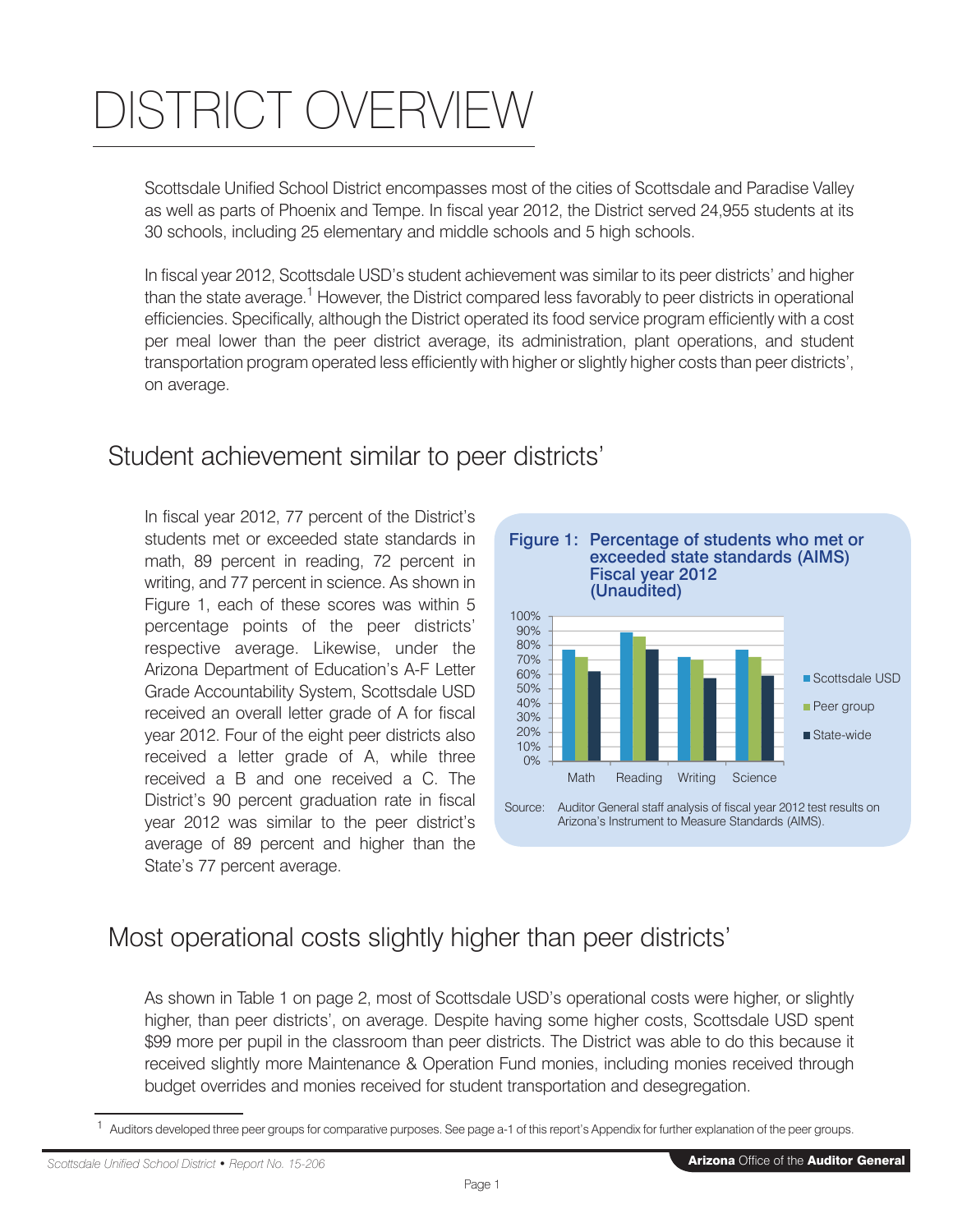- <span id="page-8-0"></span>Higher administrative costs and some improvements needed—The District's administrative costs were 11 percent higher per pupil than peer districts averaged. The District spent more on administration primarily because it employed more administrative staff and paid some positions higher salaries. Additionally, the District inaccurately reported its costs on its *Annual Financial Report* and needs to strengthen some computer controls (see Finding 1, page 3).
- Excess building space led to higher plant operations costs—Scottsdale USD's plant operations costs were 8 percent higher per pupil than peer districts, on average, despite its spending 10 percent less per square foot for plant operations—\$5.29 versus \$5.88 per square foot. The District spent more of its resources for plant operations because it

#### Table 1: e 1. Comparison of per pupir<br>expenditures by operational area Comparison of per pupil Fiscal year 2012 (Unaudited)

|                   |            | Peer    |              |
|-------------------|------------|---------|--------------|
|                   | Scottsdale | group   | <b>State</b> |
| Spending          | <b>USD</b> | average | average      |
| Total per pupil   | \$7,458    | \$7,111 | \$7,475      |
|                   |            |         |              |
| Classroom dollars | 4,151      | 4,052   | 4,053        |
| Nonclassroom      |            |         |              |
| dollars           |            |         |              |
| Administration    | 687        | 620     | 736          |
| Plant operations  | 914        | 843     | 928          |
| Food service      | 299        | 321     | 382          |
| Transportation    | 370        | 340     | 362          |
| Student support   | 681        | 567     | 578          |
| Instruction       |            |         |              |
| support           | 356        | 368     | 436          |
|                   |            |         |              |

Source: Auditor General staff analysis of fiscal year 2012 Arizona Department of Education student membership data and district-reported accounting data.

maintained excess building space. Specifically, Scottsdale USD maintained 20 percent more square footage per student than the peer districts', on average, and its schools operated at only 66 percent of their student capacity, on average (see Finding 2, page 7).

- Efficient food service program—Scottsdale USD's food service program operated efficiently with a lower cost per meal than peer districts', on average—\$2.19 versus \$2.46 per meal. Additionally, the District's program was self-supporting, covering both its operating costs and indirect costs. The District had effective purchasing practices that helped it control its food costs, such as regularly comparing food costs from various vendors.
- Inefficient transportation program—The District's transportation cost per mile was 22 percent higher than peer districts', on average, and its cost per rider was 18 percent higher. Had the District operated at a similar cost per mile as peer districts averaged, it could have saved approximately \$1.6 million, monies that it potentially could have spent in the classroom. The District's costs were higher in part because many of its routes were inefficient, filling buses to only 63 percent of capacity. The District also did not maintain records to support the miles driven and riders transported that it reported for state funding purposes (see Finding 3, page 9).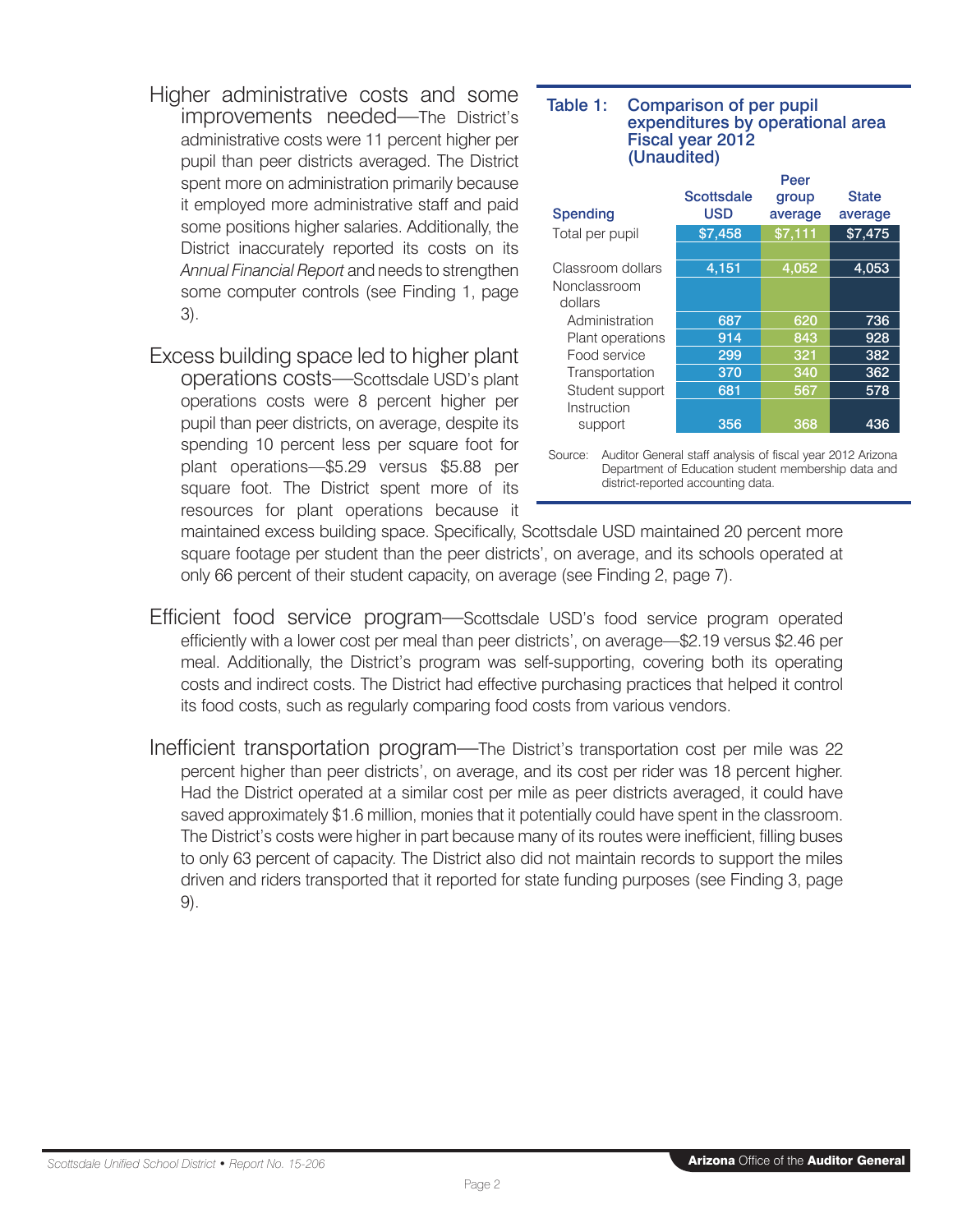# <span id="page-9-0"></span>FINDING 1

# District had higher administrative costs, inaccurately reported its costs, and needs to strengthen computer controls

In fiscal year 2012, Scottsdale USD's administrative cost per pupil was 11 percent higher than its peer districts' average primarily because the District employed more administrative staff and paid some positions higher salaries. Had the District spent the same per pupil amount on administration in fiscal year 2012 as its peer districts averaged, it would have saved more than \$1.6 million that otherwise potentially could have been spent in the classroom. Additionally, the District did not accurately report its costs in its *Annual Financial Report* and has misreported its costs for many years. Finally, the District needs to strengthen controls over its computer systems and network.

# District employed more administrative staff and paid some administrators higher salaries compared to a neighboring peer district

In fiscal year 2012, Scottsdale USD spent \$687 per pupil on administration, 11 percent more than the peer districts' \$620 average. The District's higher costs occurred in its administrative salaries and benefits, with Scottsdale USD spending \$628 per pupil on salaries and benefits and peer districts averaging \$550 per pupil. To further evaluate the District's staffing levels, auditors compared Scottsdale USD's staffing levels to a recently audited, neighboring peer district and found that Scottsdale USD employed more administrative staff and paid some administrators higher salaries than the peer district. The higher staffing between Scottsdale USD and the neighboring peer district occurred primarily in the following administrative positions:

- Assistant principals—Scottsdale USD employed many more assistant principals than the neighboring peer district, employing one assistant principal for every 625 students while the peer district employed one assistant principal for every 1,588 students. The District employed more assistant principals because it had assistant principals at its elementary schools, which is uncommon based on our past audits. For example, the neighboring peer district did not staff any of its elementary schools with assistant principals. Instead, the principal primarily held the duties of an assistant principal. Further, only two of the eight peer districts reported employing assistant principals at their elementary schools, and those districts employed assistant principals at only a few of their elementary schools.
- Information technology staff-Scottsdale USD employed more information technology (IT) staff, employing one IT staff person for every 1,446 students while the neighboring peer district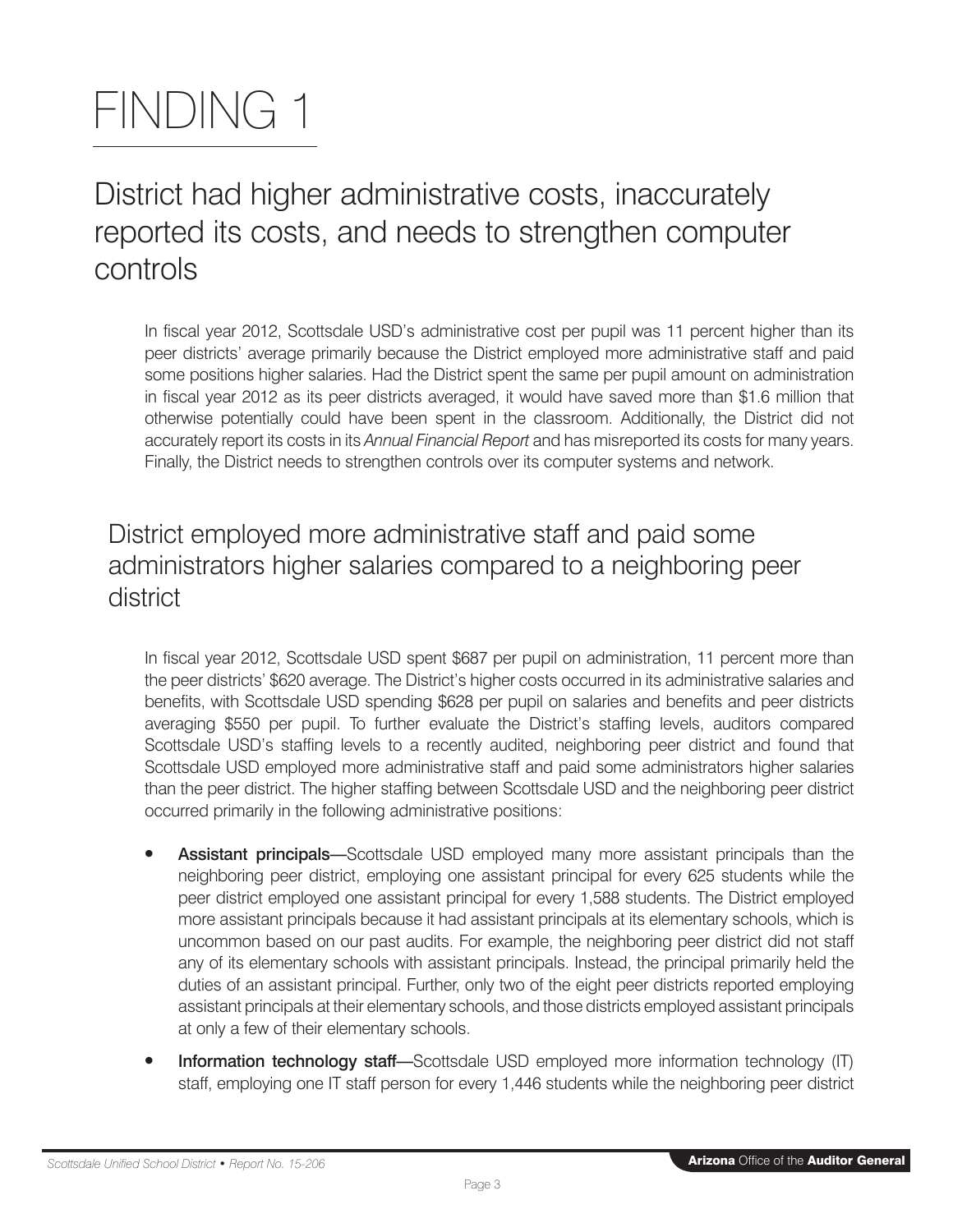employed one IT staff person for every 1,868 students. In addition, Scottsdale USD's IT employees' salaries were about \$7,500 higher, on average, than the peer district's salaries.

# District did not accurately report its costs

Scottsdale USD did not consistently classify its fiscal year 2012 expenditures in accordance with the Uniform Chart of Accounts for school districts. As a result, its *Annual Financial Report* did not accurately reflect its costs, including both classroom and nonclassroom expenditures. Auditors identified classification errors totaling approximately \$8.2 million of the District's total \$186 million in operational spending.<sup>1</sup> These errors falsely increased the District's reported instructional expenditures by about \$5.5 million, or 3 percentage points. The dollar amounts shown in the tables and used for analysis in this report reflect the necessary adjustments.

Further, Scottsdale USD's misreporting was not limited to fiscal year 2012. The District has not accurately reported its costs for many years. For example, between fiscal years 2004 and 2009, the District annually reported millions of dollars of electricity costs as classroom spending instead of plant operations spending as required by the Uniform Chart of Accounts. Auditors identified this classification error and corrected the costs reported in the Office of the Auditor General's annual report, *Arizona School District Spending* (*Classroom Dollars* report). Although throughout the years auditors repeatedly notified district officials of this error, the District did not begin reporting the electricity costs correctly until fiscal year 2010. The District also reported other costs incorrectly that are specifically defined in the Uniform Chart of Accounts. For example, in fiscal year 2012, the District reported \$5.3 million of speech and physical therapy, guidance counseling, and psychology services for students as instructional spending although the Uniform Chart of Accounts defines these costs as student support services. In fiscal year 2013, the District continued misclassifying these expenditures and also began misreporting \$1.4 million of property liability insurance as classroom spending instead of plant operations spending. The District had properly reported these costs as plant operations spending in fiscal year 2012.

## District needs to strengthen computer controls

Weak controls over user access to the District's accounting and student information systems and network increased the risk of unauthorized access to these critical systems. Additionally, the District's lack of a disaster recovery plan could result in interrupted operations or loss of data.

Generic system accounts—Auditors reviewed the District's user access reports for the accounting and student information systems and found that four accounting system and three student information system accounts were generic accounts not assigned to specific users. Establishing generic accounts creates additional risk because generic accounts make it difficult or impossible for the District to hold anyone accountable if inappropriate activity were conducted while using these accounts.

<sup>&</sup>lt;sup>1</sup> Operational spending includes costs incurred for the District's day-to-day operations. For further explanation, see Appendix page a-1.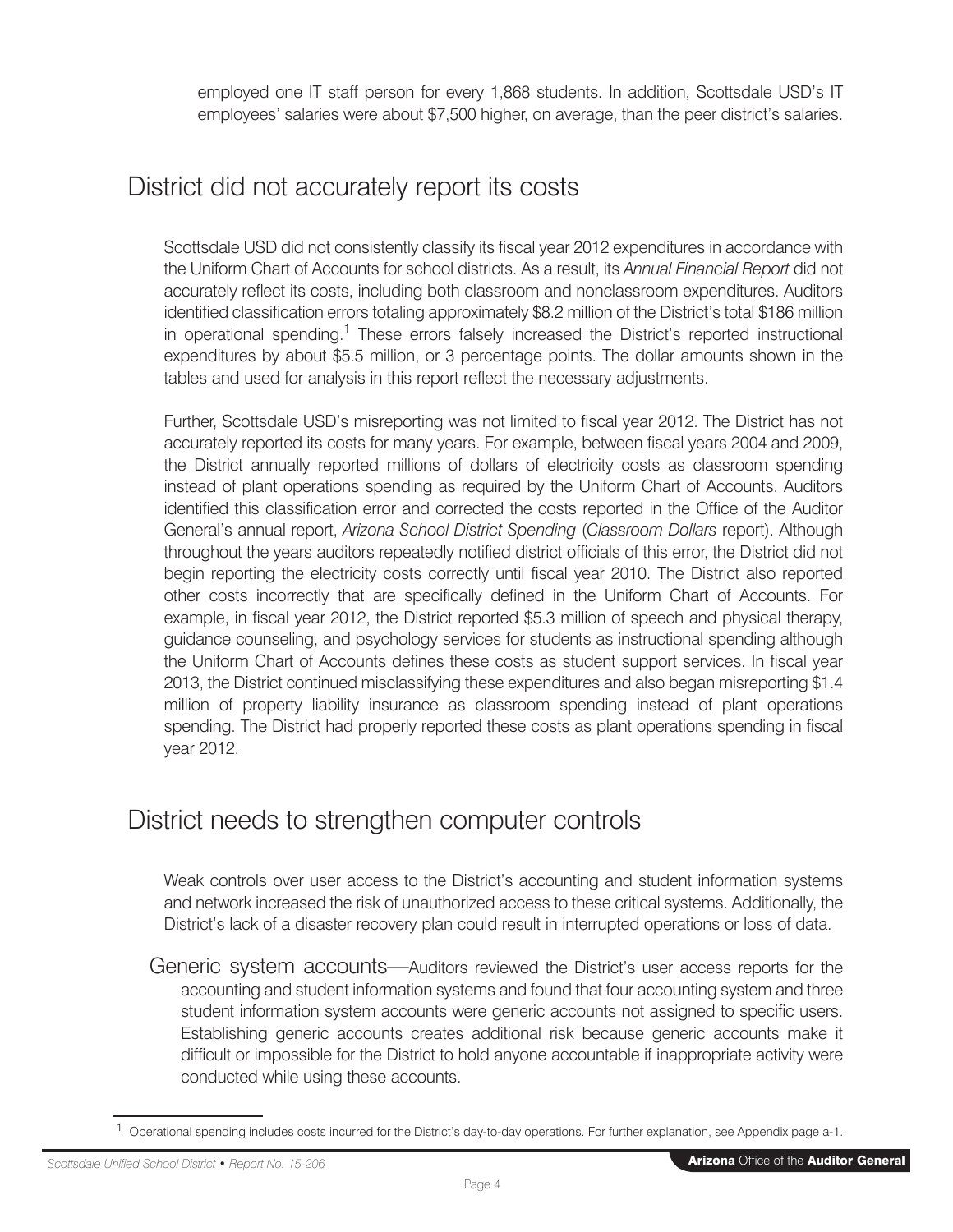- <span id="page-11-0"></span>Inadequate procedures for removing access to the network—The District did not have sufficient procedures in place to ensure that only current employees had access to its network. Using reports of fiscal years 2012 and 2013 terminated employees, auditors found 211 user accounts on the network that were linked to employees who no longer worked for the District. To reduce the risk of unauthorized access, the District should implement procedures to ensure it promptly removes access when the District no longer employs a user.
- Lack of disaster recovery plan could result in interrupted operations or loss of data—The District did not have a formal, up-to-date, and tested disaster recovery plan. A written and properly designed disaster recovery plan would help ensure continued operations in the case of a system or equipment failure or interruption. Although its student and accounting system information is backed up, the District had not tested its ability to restore electronic data files from its backup media, which could result in the loss of sensitive and critical data due to the inability to restore this data successfully. Disaster recovery plans should be written, formalized, and periodically tested, and modifications should be made to correct any problems and ensure their effectiveness.

## Recommendations

- 1. The District should evaluate its administrative positions and the related duties and salaries to determine how it can reduce administrative costs.
- 2. The District should classify all transactions in accordance with the Uniform Chart of Accounts for school districts.
- 3. The District should eliminate or disable generic user accounts in its accounting and student information systems.
- 4. The District should ensure that it promptly removes terminated employees' IT systems access.
- 5. The District should create a formal disaster recovery plan and test it periodically to identify and remedy deficiencies.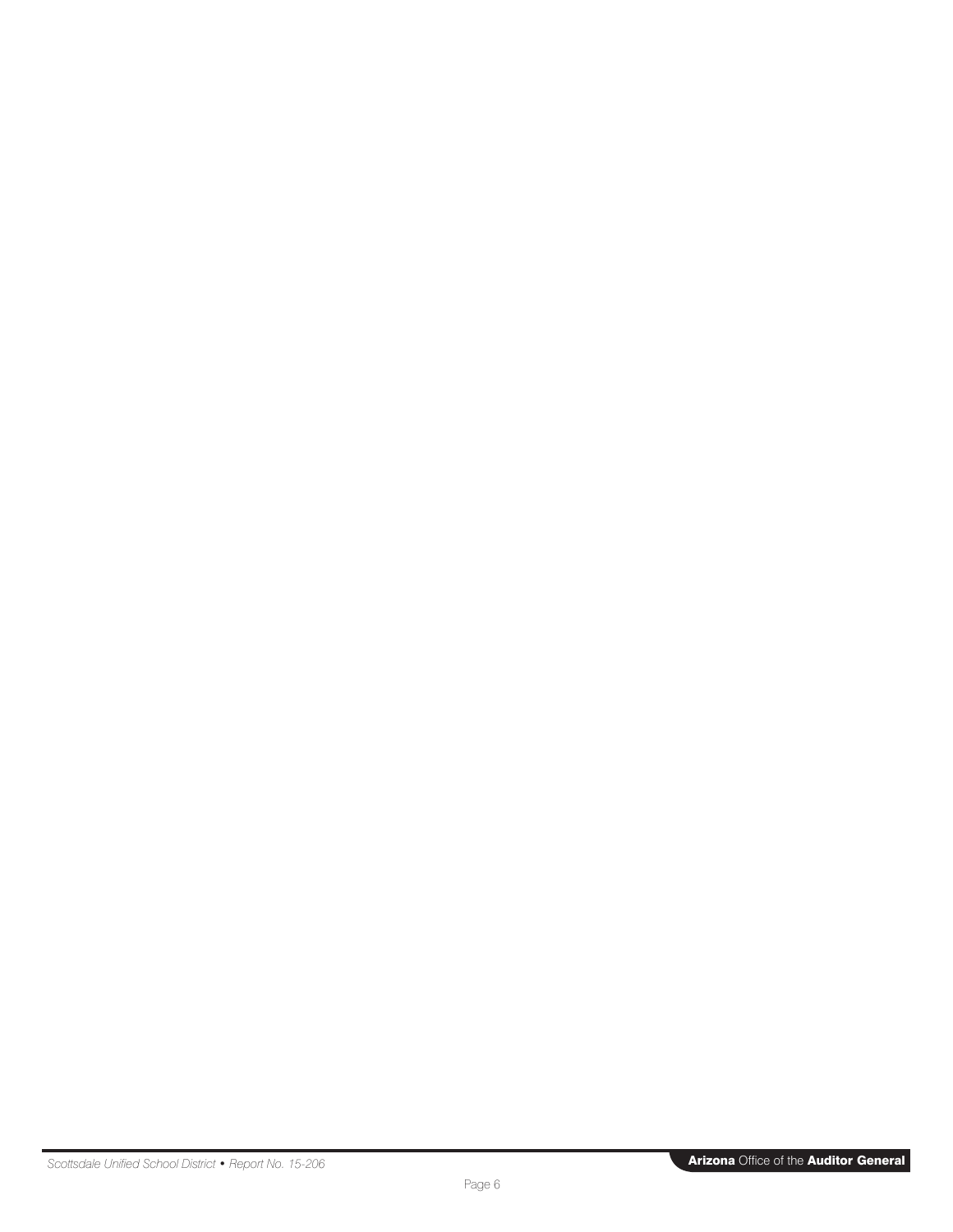# <span id="page-13-0"></span>FINDING 2

# District should continue to review options to address its excess building capacity

In fiscal year 2012, Scottsdale USD's plant operations cost per square foot of \$5.29 was 10 percent lower than the peer districts' average of \$5.88. However, the District did not gain the full benefit of potential savings from this lower cost per square foot because it maintained a large amount of excess building space with 20 percent more square footage per student than the peer districts', on average. As a result, the District's plant operations cost per student was 8 percent higher than peer districts averaged. Had the District maintained a similar amount of school building square footage per pupil as the peer districts', it could have saved approximately \$3.8 million that otherwise potentially could have been spent in the classroom. Although the District closed one school campus at the end of fiscal year 2014, in light of its large amount of excess building capacity, the District should continue to review options to further reduce excess space.

# Many of the District's schools operated far below designed capacity

In fiscal year 2012, Scottsdale USD had a total school building capacity of about 38,000 students but had only about 25,000 students enrolled, or in other terms, the District was using just 66 percent of its building capacity. In fact, only 2 of the District's 30 schools operated at or above 90 percent of their designed enrollment capacity and, as shown in Table 2, 8 of the District's 30 schools operated

at less than 60 percent of their capacity. This low capacity usage was confirmed by auditors' observations that found classrooms, and in some cases even entire buildings of classrooms, that were not being used. Maintaining more building space per student is costly to the District because the majority of its funding is based on its number of students, not the amount of square footage it maintains.

Scottsdale USD's excess building capacity has existed for at least a decade as its student enrollment

#### Table 2: Number of students, capacity, and percentage of capacity used by schools that operated at less than 60 percent of capacity Fiscal year 2012 (Unaudited) **Percentage**

|                                   | <b>Number of</b> | <b>Designed</b> | , oroomago<br>of capacity |
|-----------------------------------|------------------|-----------------|---------------------------|
| School name                       | <b>students</b>  | capacity        | used                      |
| Supai Middle School               | 452              | 1.067           | 42%                       |
| Coronado High School              | 1.251            | 2.651           | 47                        |
| Hohokam Traditional School        | 449              | 891             | 50                        |
| Saguaro High School               | 1.294            | 2,423           | 53                        |
| Navajo Elementary School          | 479              | 845             | 57                        |
| Cherokee Elementary School        | 519              | 910             | 57                        |
| <b>Redfield Elementary School</b> | 541              | 941             | 58                        |
| Cochise Elementary School         | 571              | 967             | 59                        |

Source: Auditor General staff analysis of fiscal year 2012 student membership data obtained from the Arizona Department of Education and fiscal year 2012 building capacity information obtained from the Arizona School Facilities Board.

and building capacity remained relatively stable between fiscal years 2002 and 2012. Specifically, the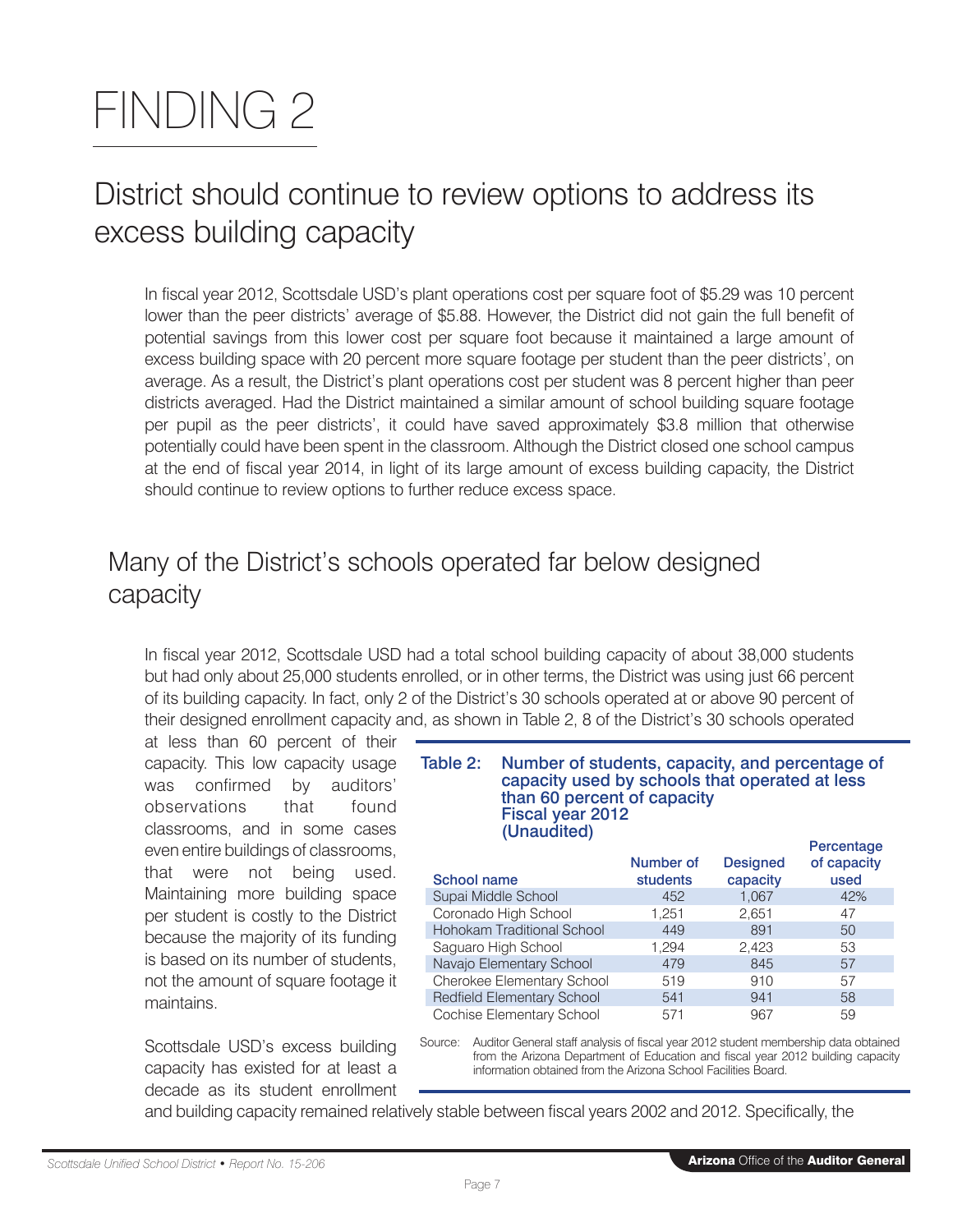<span id="page-14-0"></span>District's student enrollment during this time remained between 24,955 and 26,484 students, and although the District has made some building modifications, including rebuilding some schools smaller and changing the grade levels that attend some of its elementary and middle schools, it has also added some additional square footage, resulting in little change to its overall square footage. At the end of fiscal year 2014, the District closed one school campus and sought to lease the space. Although this will reduce some of the excess space, in light of the District's large amount of excess building capacity, the District should continue to review options to further reduce its excess capacity.

## Recommendation

The District should continue to review its building capacity usage to evaluate how it can reduce its excess building space.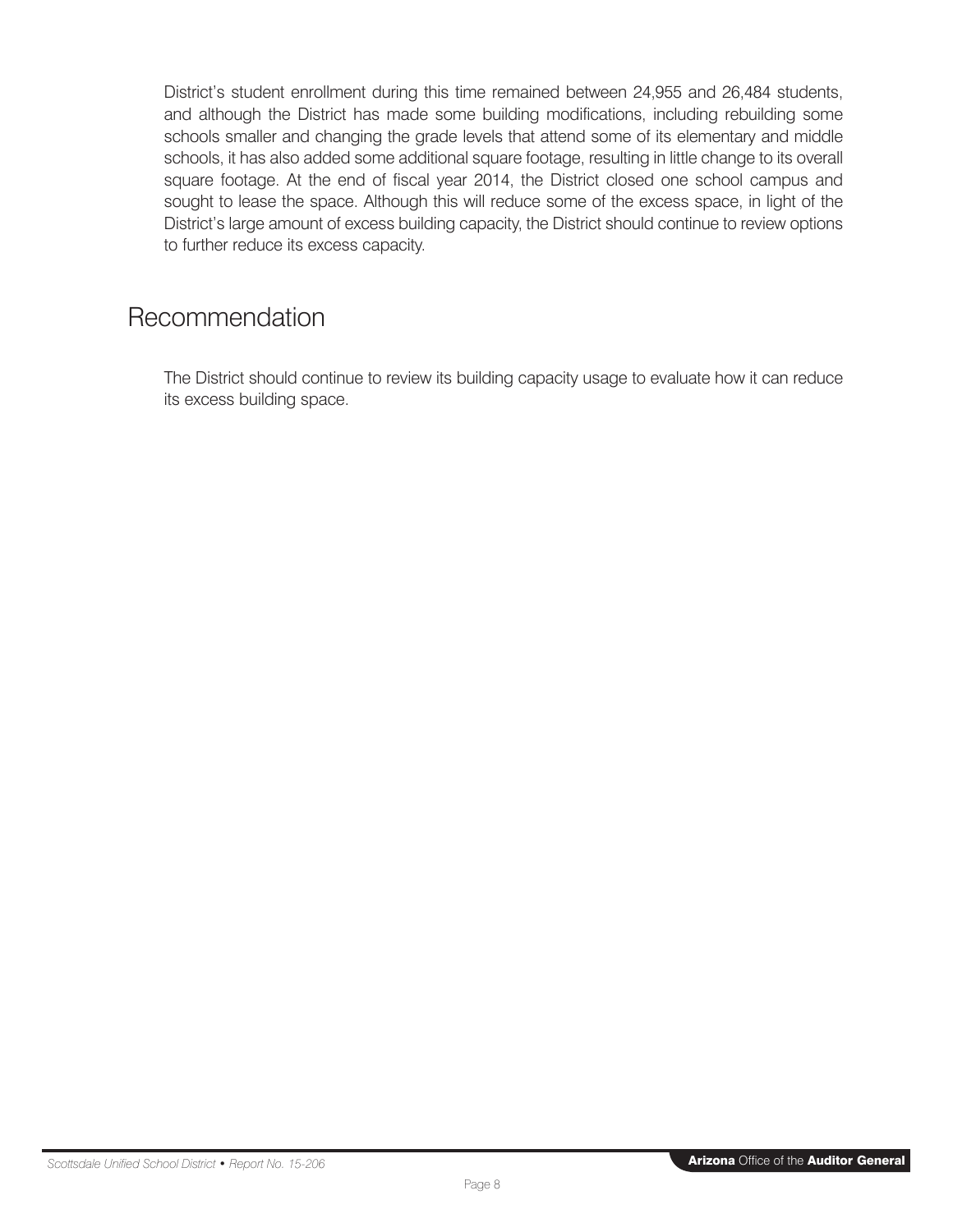# <span id="page-15-0"></span>FINDING 3

# High transportation costs and some records could be improved

Compared to peer districts', Scottsdale USD's fiscal year 2012 transportation costs were 22 percent higher per mile and 18 percent higher per rider. Had the District operated at a similar cost per mile as peer districts averaged, it could have saved approximately \$1.6 million, monies that it potentially could have spent in the classroom. The District's costs were higher in part because many of its routes were inefficient, and it did not use performance measures to help it evaluate and monitor its program's efficiency and proactively identify operational issues. Additionally, the District could improve its records supporting the number of route miles and riders that it reported for state transportation funding.

## Inefficient routes led to high transportation costs

In fiscal year 2012, Scottsdale USD's \$4.30 cost per mile was 22 percent higher than the peer districts' average, and its \$1,617 cost per rider was 18 percent higher than the peer districts' average. The District's costs were higher primarily because many of its bus routes were inefficient and it did not use performance measures to help it evaluate and monitor its program's efficiency.

- Inefficient bus routes—In fiscal year 2012, district routes filled buses to only 63 percent of bus capacity, on average, and many routes filled buses to less than 50 percent of bus capacity. Districts with efficient bus routes will typically operate routes that fill buses to 75 percent or more of bus capacity. Auditors' observations of bus routes at a sample of five schools also confirmed the low bus capacity usage. For example, 4 of the 31 routes observed transported seven or fewer students, indicating the routes could possibly pick up additional students or be combined with other routes. Further, the District has two bus yards for storing buses when not in use; one in the northern area of the District and one in the southern area. Auditors noted that the buses appeared to be stored in the yard farthest away for 7 of the 31 routes observed, increasing the mileage driven and driver time needed for these routes. District officials stated that the routes had not been reviewed and substantially modified in many years.
- District made some cost saving changes but costs still high—In fiscal year 2012, Scottsdale USD contracted with a third-party vendor to maintain its buses and other district vehicles at a cost of about \$1.2 million. According to district officials, the services had been outsourced for about 10 years. In fiscal year 2012, the District performed an analysis that found it could save about \$200,000 a year if it hired mechanics and brought that function back in-house. In fiscal year 2013, based on the potential saving, the District began performing its own vehicle maintenance. Auditors reviewed the District's vehicle maintenance costs in fiscal year 2013 and determined that performing vehicle maintenance in-house likely saved the District at least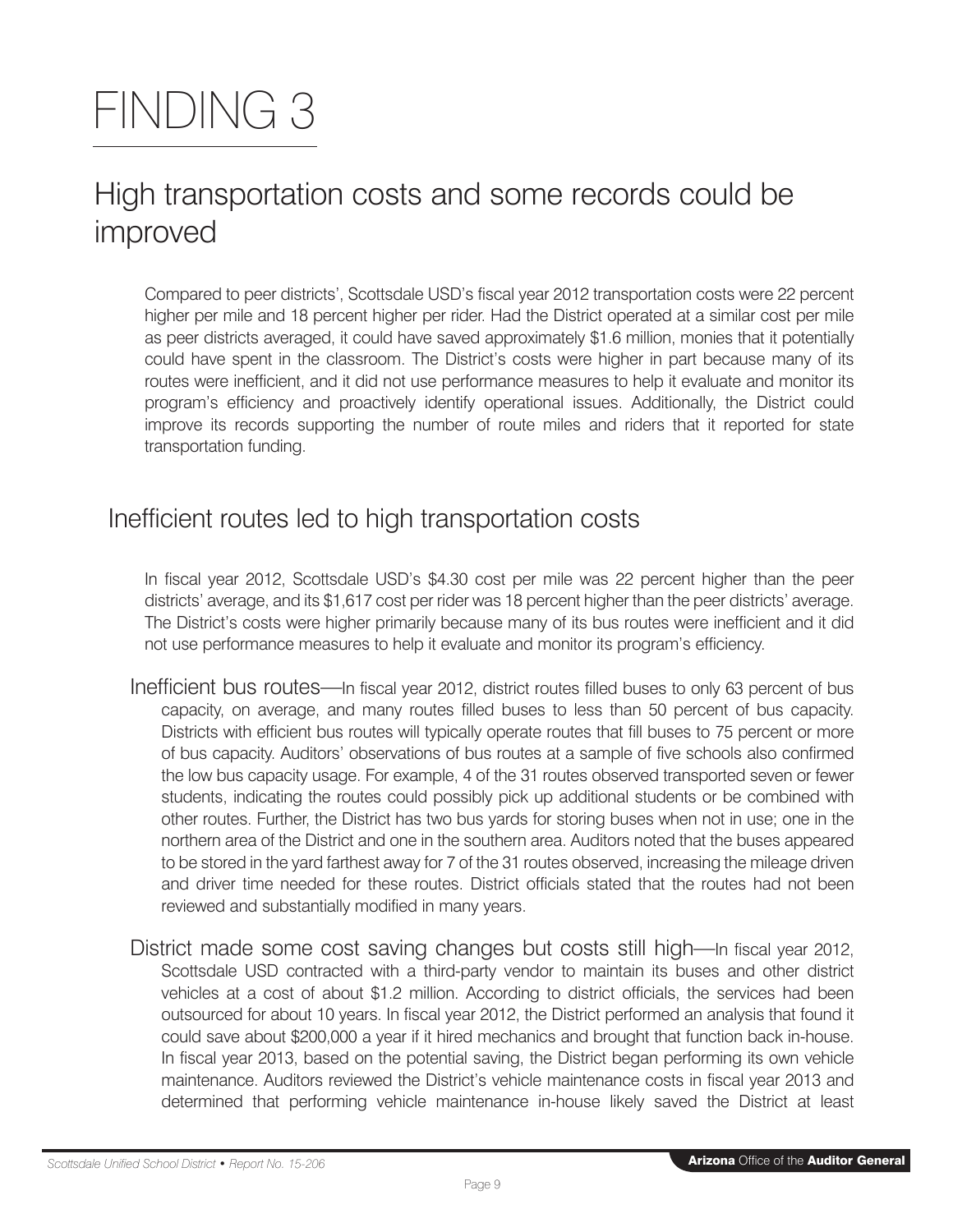<span id="page-16-0"></span>\$200,000. However, the savings achieved by bringing vehicle maintenance back in-house was not sufficient to reduce the District's high transportation costs to a level more commensurate with peer districts', primarily because of the District's inefficient routes. If the District's costs had been \$200,000 lower in fiscal year 2012, its costs still would have been 19 percent higher per mile and 15 percent higher per rider than the peer districts' average.

Performance measures not established and monitored—The District's high transportation program costs emphasize the need to monitor the transportation program. However, the District had not established and monitored performance measures to help it evaluate the program's efficiency. Measures such as cost per mile, cost per rider, miles per gallon, bus capacity usage, and ride times can help the District identify areas for improvement. With such measures, the District can better evaluate the efficiency of its program and proactively identify operational issues.

# District could improve its records supporting its reported route miles and riders

Although the District maintained the detailed records completed by its bus drivers identifying the number of miles driven and students transported on each of its bus routes, it did not maintain supporting records on how these numerous detailed records were summarized to support the number of miles and riders the District reported for state funding purposes. Using the detailed records, auditors were not able to verify the exact miles and riders the District reported but were able to determine that the District's reported miles and riders were reasonable.

## Recommendations

- 1. The District should closely review its bus routes to determine how it can improve its route efficiency.
- 2. The District should develop and monitor performance measures such as cost per mile, cost per rider, and bus capacity usage to help evaluate and improve the efficiency of its transportation program.
- 3. The District should improve its records summarizing the number of transportation miles and riders reported.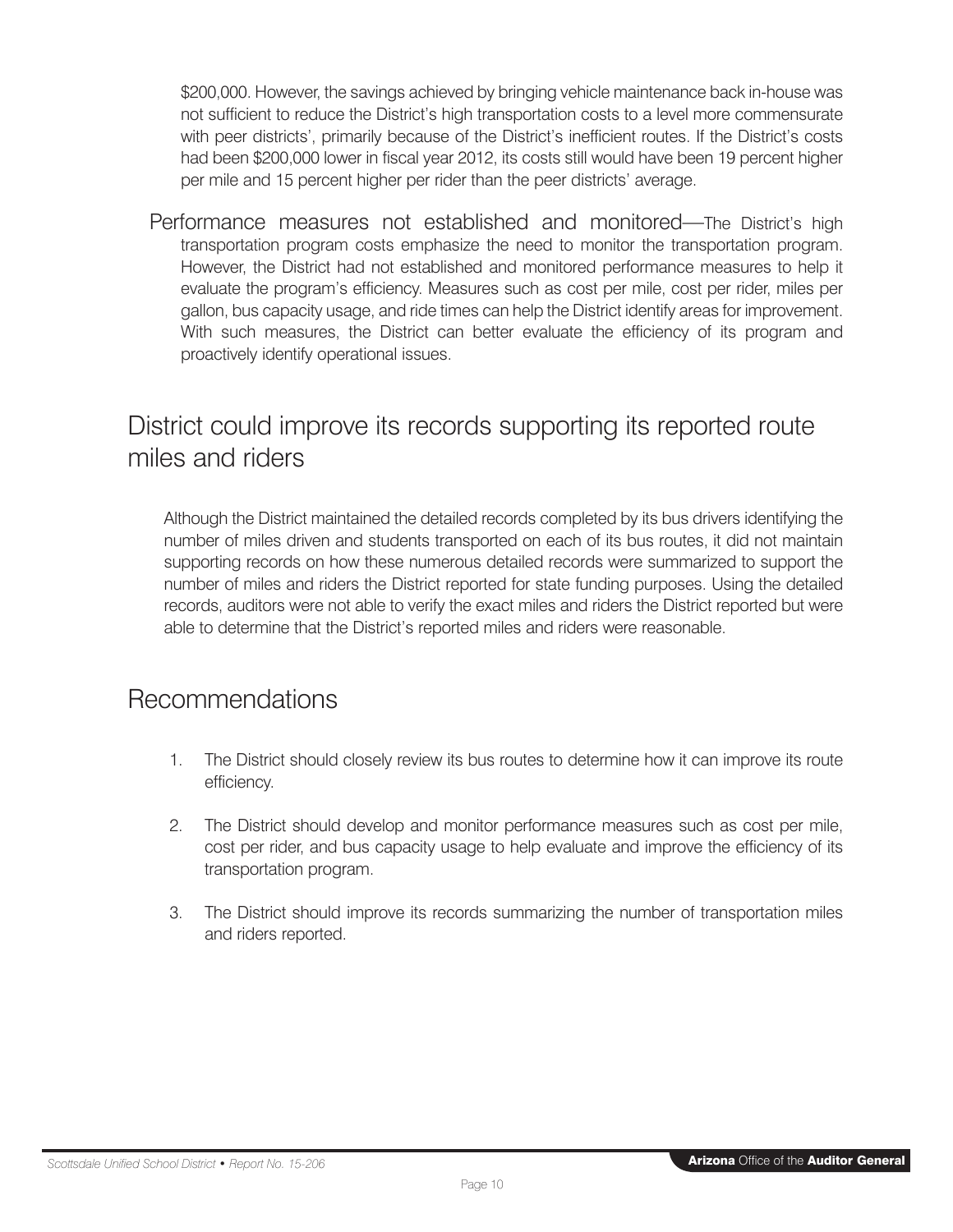# <span id="page-17-0"></span>APPENDIX

# Objectives, Scope, and Methodology

The Office of the Auditor General has conducted a performance audit of the Scottsdale Unified School District pursuant to A.R.S. §41-1279.03(A)(9). Based in part on their effect on classroom dollars, as previously reported in the Office of the Auditor General's annual report, *Arizona School District Spending* (*Classroom Dollars* report), this audit focused on the District's efficiency and effectiveness in four operational areas: administration, plant operations and maintenance, food service, and student transportation. To evaluate costs in each of these areas, only operational spending, primarily for fiscal year 2012, was considered.<sup>1</sup> Further, because of the underlying law initiating these performance audits, auditors also reviewed the District's use of Proposition 301 sales tax monies and how it accounted for dollars spent in the classroom.

In conducting this audit, auditors used a variety of methods, including examining various records, such as available fiscal year 2012 summary accounting data for all districts and Scottsdale USD's fiscal year 2012 detailed accounting data, contracts, and other district documents; reviewing district policies, procedures, and related internal controls; reviewing applicable statutes; and interviewing district administrators and staff.

To compare districts' academic indicators, auditors developed a student achievement peer group using poverty as the primary factor because poverty has been shown to be associated with student achievement. Auditors also used secondary factors such as district type and location to further refine these groups. Scottsdale USD's student achievement peer group includes Scottsdale USD and the eight other unified districts that also served student populations with poverty rates between 11 percent and 19 percent in cities and suburbs. Auditors compared Scottsdale USD's graduation rate and student AIMS scores to those of its peer group averages. The same grade levels were included to make the AIMS score comparisons between Scottsdale USD and its peer group. AIMS scores were calculated using test results of the grade levels primarily tested, including grade levels 3 through 8 and 10 for math, reading, and writing, and grade levels 3 through 12 for science. Generally, auditors considered Scottsdale USD's student AIMS scores and graduation rate to be similar if they were within 5 percentage points of peer averages, slightly higher/lower if they were within 6 to 10 percentage points of peer averages, higher/lower if they were within 11 to 15 percentage points of peer averages, and much higher/lower if they were more than 15 percentage points higher/lower than peer averages. In determining the District's overall student achievement level, auditors considered the differences in AIMS scores between Scottsdale USD and its peers, as well as the District's graduation rate and the Arizona Department of Education-assigned letter grades.<sup>2</sup>

To analyze Scottsdale USD's operational efficiency in administration, plant operations, and food service, auditors selected a group of peer districts based on their similarities in district size, type, and

<sup>1</sup> Operational spending includes costs incurred for the District's day-to-day operations. It excludes costs associated with repaying debt, capital outlay (such as purchasing land, buildings, and equipment), and programs such as adult education and community service that are outside the scope of preschool through grade 12 education.

<sup>&</sup>lt;sup>2</sup> The Arizona Department of Education's A-F Letter Grade Accountability System assigns letter grades based primarily on academic growth and the number of students passing AIMS.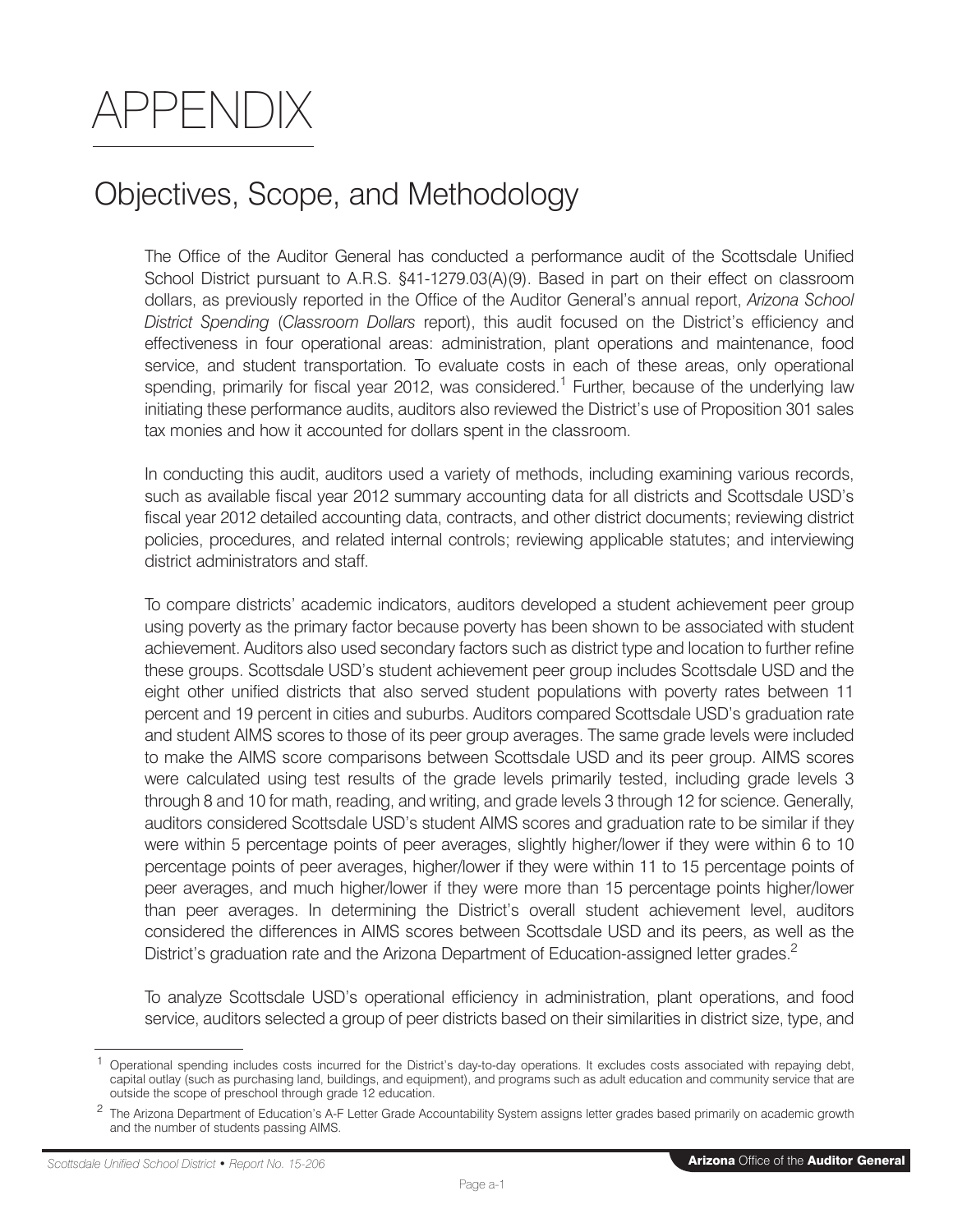location. This operational peer group includes Scottsdale USD and eight other unified and union high school districts that also served more than 20,000 students and were located in cities and suburbs. A separate transportation peer group was selected based primarily on the miles per rider that districts travel and secondarily on their similarities in location. This transportation peer group includes Scottsdale USD and eight other districts that also traveled more than 336 miles per rider and were located in cities and suburbs. Auditors compared Scottsdale USD's costs to its peer group averages. Generally, auditors considered Scottsdale USD's costs to be similar if they were within 5 percent of peer averages, slightly higher/lower if they were within 6 to 10 percent of peer averages, higher/lower if they were within 11 to 15 percent of peer averages, and much higher/lower if they were more than 15 percent higher/lower than peer averages. However, in determining the overall efficiency of Scottsdale USD's nonclassroom operational areas, auditors also considered other factors that affect costs and operational efficiency such as staffing levels, square footage per student, meal participation rates, and bus capacity utilization, as well as auditor observations and any unique or unusual challenges the District had. Additionally:

- To assess whether the District's administration effectively and efficiently managed district operations, auditors evaluated administrative procedures and controls at the district and school level, including reviewing personnel files and other pertinent documents and interviewing district and school administrators about their duties. Auditors also reviewed and evaluated fiscal year 2012 administration costs and compared these to peer districts'. To further evaluate administrative costs, auditors compared Scottsdale USD's staffing and salaries to a recently audited, neighboring peer district.
- To assess the District's financial accounting data, auditors evaluated the District's internal controls related to expenditure processing and scanned all fiscal year 2012 payroll and accounts payable transactions for proper account classification and reasonableness. Additionally, auditors reviewed detailed payroll and personnel records for 30 of the 4,270 individuals who received payments in fiscal year 2012 through the District's payroll system and reviewed supporting documentation for 30 of the 61,812 fiscal year 2012 accounts payable transactions. No improper transactions were identified. After adjusting transactions for proper account classification, auditors reviewed fiscal year 2012 spending and prior years' spending trends across operational areas. Auditors also evaluated other internal controls that were considered significant to the audit objectives.
- To assess the District's computer information systems and network, auditors evaluated certain controls over its logical and physical security, including user access to sensitive data and critical systems, and the security of servers that house the data and systems. Auditors also evaluated certain district policies over the system such as data sensitivity, backup, and recovery.
- To assess whether the District managed its plant operations and maintenance function appropriately and whether it functioned efficiently, auditors reviewed and evaluated fiscal year 2012 plant operations and maintenance costs and district building space, and compared these costs and capacities to peer districts'.
- To assess whether the District managed its transportation program appropriately and whether it functioned efficiently, auditors reviewed and evaluated required transportation reports, driver files, bus maintenance and safety records, bus routing, and bus capacity usage. Auditors also reviewed fiscal year 2012 transportation costs and compared them to peer districts'.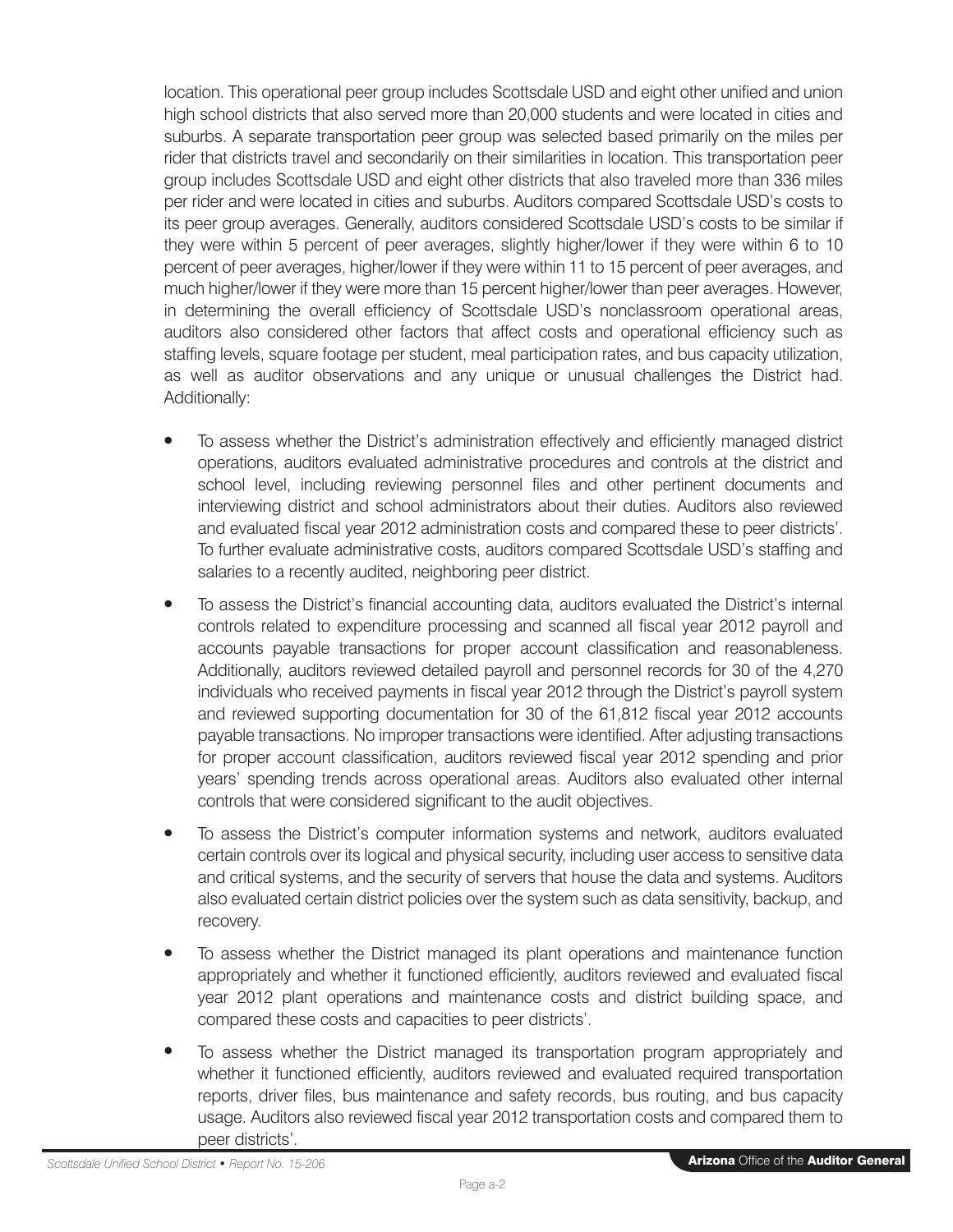- To assess whether the District managed its food service program appropriately and whether it functioned efficiently, auditors reviewed fiscal year 2012 food service revenues and expenditures, including labor and food costs; compared costs to peer districts'; reviewed the Arizona Department of Education's food service monitoring reports; reviewed point-of-sale system reports; and observed food service operations.
- To assess whether the District was in compliance with Proposition 301's Classroom Site Fund requirements, auditors reviewed fiscal year 2012 expenditures to determine whether they were appropriate and if the District properly accounted for them. Auditors also reviewed the District's performance pay plan and analyzed how it distributed performance pay. No issues of noncompliance were identified.

We conducted this performance audit in accordance with generally accepted government auditing standards. Those standards require that we plan and perform the audit to obtain sufficient, appropriate evidence to provide a reasonable basis for our findings and conclusions based on our audit objectives. We believe that the evidence obtained provides a reasonable basis for our findings and conclusions based on our audit objectives.

The Auditor General and her staff express their appreciation to the Scottsdale Unified School District's board members, superintendent, and staff for their cooperation and assistance throughout the audit.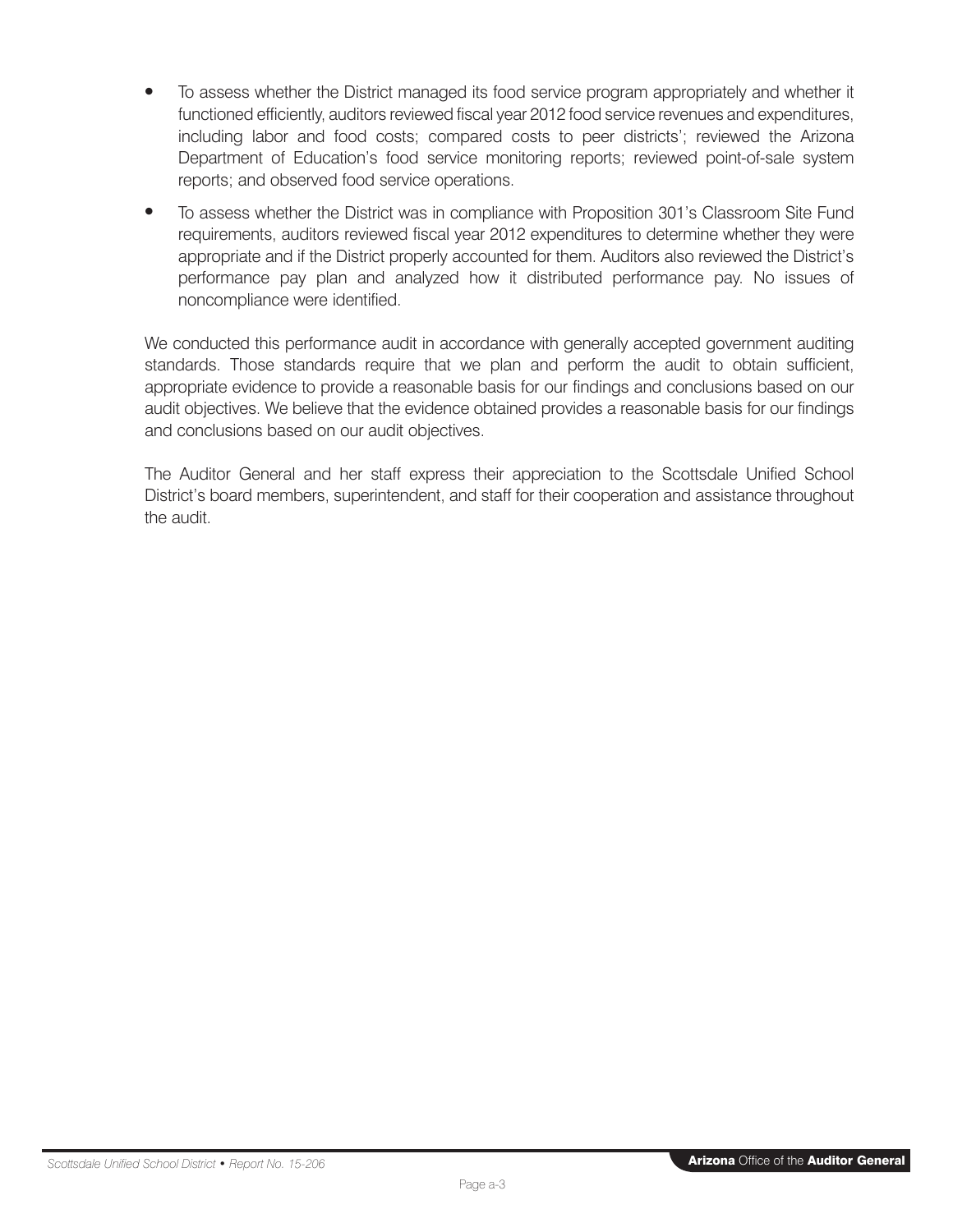# DISTRICT RESPONSE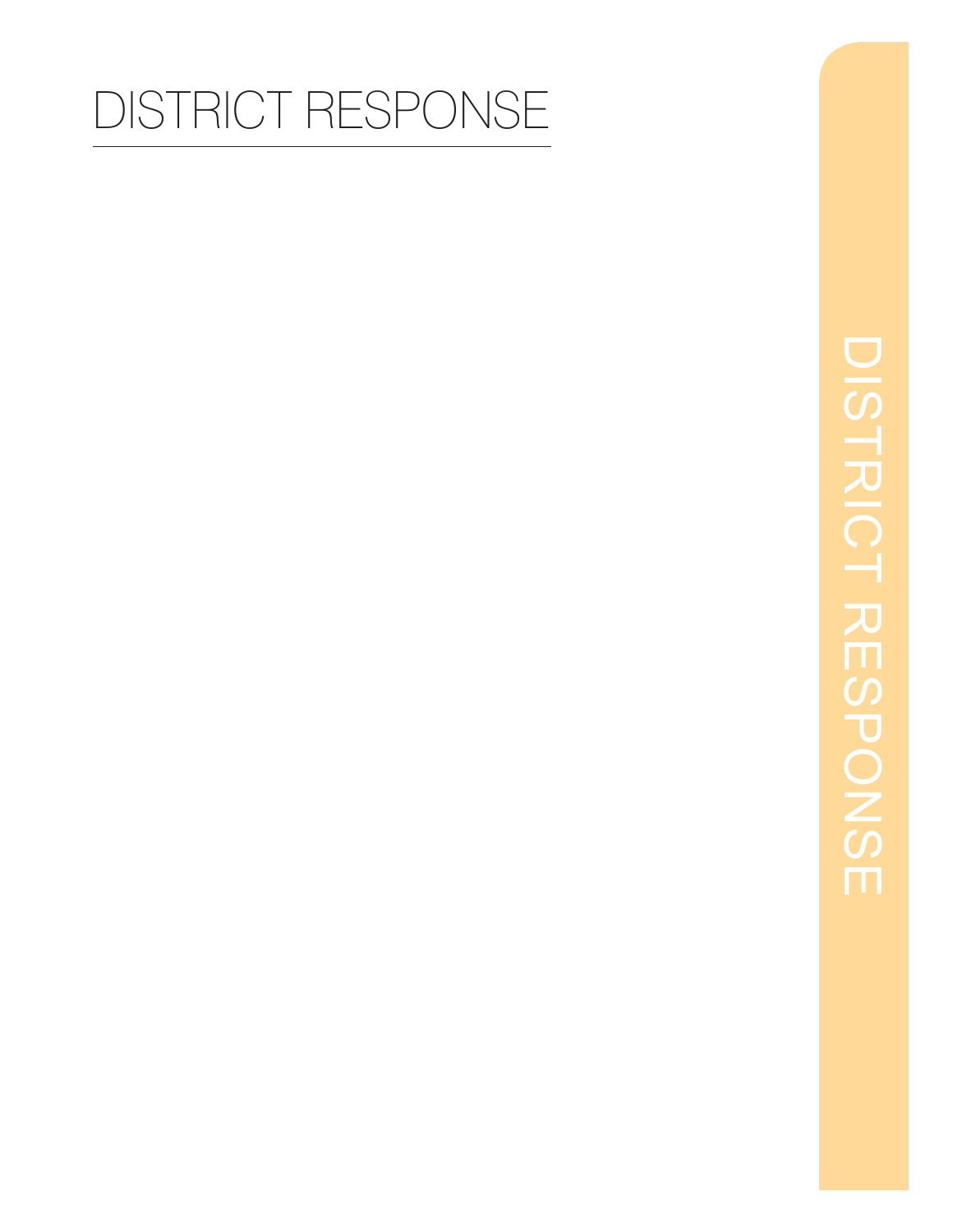<span id="page-21-0"></span>

Engage, educate and empower every student, every day

 EDUCATION CENTER Office of the Superintendent **Telephone: 480-484-6120** Controller Controller Telephone: 480-484-6120 3811 North 44th Street FAX: 480-484-6293 Phoenix, Arizona 85018-5420 **Web site:** www.susd.org

March 20, 2015

State of Arizona Office of the Auditor General 2910 N. 44th Street, Suite 410 Phoenix, AZ 85018

Attn: Ms. Debra Davenport, Auditor General Mr. Mike Quinlan, Manager-School Audits

Re: SUSD Performance Audit – FY12

Dear Ms. Davenport and Mr. Quinlan:

Scottsdale Unified School District has received the Preliminary Draft Performance Audit conducted for our Fiscal Year 2012 operations. First, I would like to recognize and commend your staff for their professionalism and cooperation as we worked together to complete this Performance Audit. Mr. Quinlan and his staff were open, gracious, and fair during this entire process. We understand the requirements you must follow and the review completed was thorough and respectful. Please let staff know they are doing good work.

Based on the information shared by your staff throughout the Performance Audit process, we have been able to make immediate process changes and improvements that are making significant positive outcomes. We understand this Preliminary Report is confidential and we will maintain strict confidentiality until your office publishes the final report. Our responses are attached.

Very truly yours,

David J. Peterson, Ed.D., J.D. **Superintendent**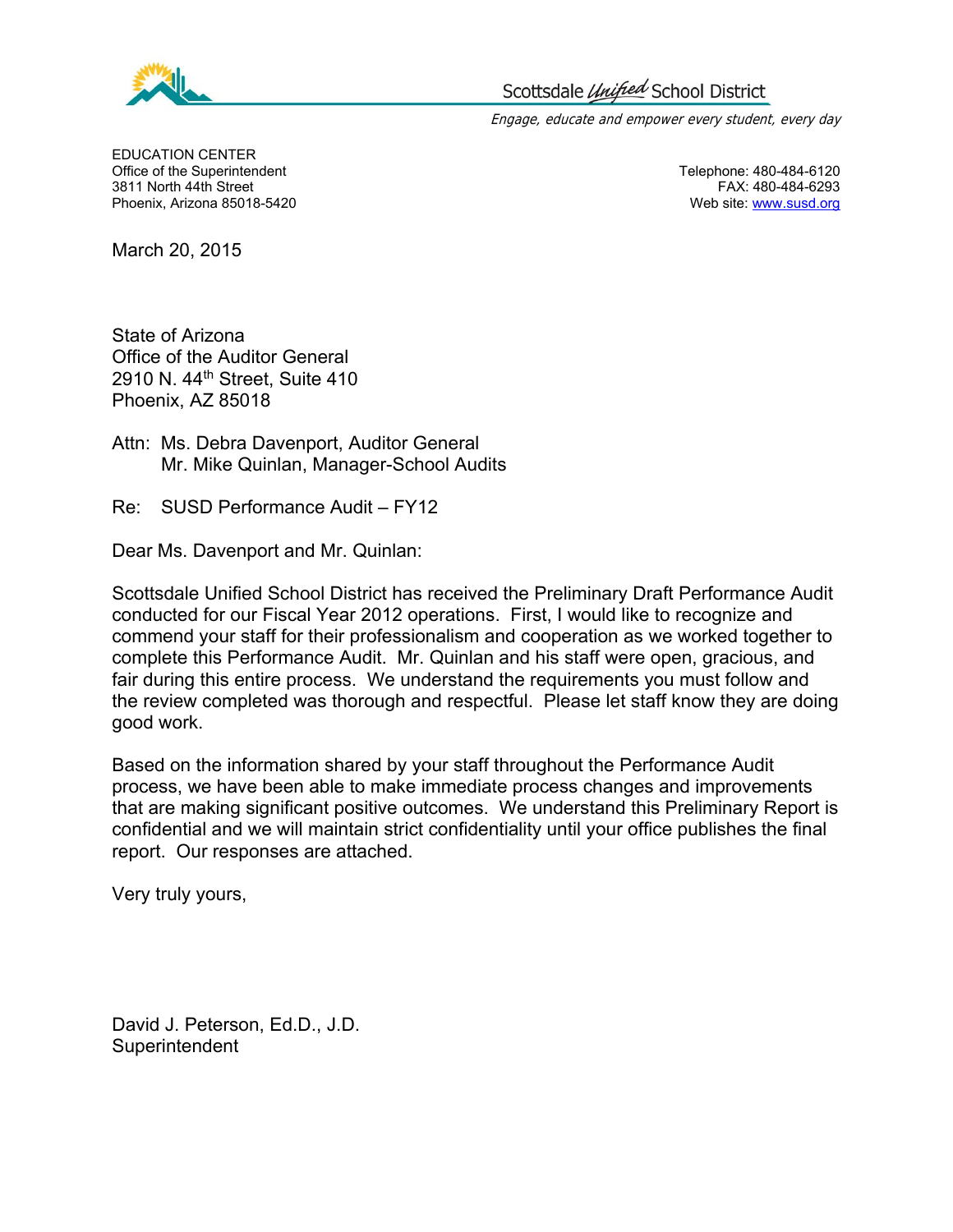**Finding 1**: District had higher administrative costs, inaccurately reported its costs, and needs to strengthen computer controls

District Response: Although it was reported that our student achievement was similar to peer districts, Figure 1 of your report shows we exceeded our peer districts in student achievement. This is difficult to do when the achievement levels are very high. We were able to do it because of the utilization of Assistant Principals at our elementary schools which you noted is uncommon based on past Audits. As seen with the passage of our Override Election in November 2014, our community and parents value the Assistant Principals and the work they do with students.

The District acknowledges and concurs with the results found in Finding #1.

**Recommendation 1:** The District should evaluate its administrative positions and the related duties and salaries to determine how it can reduce administrative costs.

District Response: During the Performance Audit review, this information was shared with us. It was noted that although we spend \$99 more per student in the classroom, our administration costs were slightly higher than our peer districts. We took this information seriously and have begun a continuous review of our administrative costs. In your most recent FY14 Dollars in the Classroom Report, we have shown the results of our work and the result is we now have lower administration costs and have closed the differential to our peer districts by approximately half of what it was (11% to 6.4%).

**Recommendation 2:** The District should classify all transactions in accordance with the Uniform Chart of Accounts for school districts.

District Response: We have been working and will continue to work on ensuring our expenditures are classified in accordance with the Uniform Chart of Accounts.

**Recommendation 3:** The District should eliminate or disable generic user accounts in its accounting and student information systems.

District Response: We are working to minimize the generic user accounts in our accounting and student information systems. Because these systems are hosted and supported by outside contracted vendors, we are not able to control who those vendors assign for various update and data support functions. The generic accounts are due to the outside vendors' access needs. We are working with them to develop processes and controls to identify who they have assigned to access and support our systems. We will work with vendors to disable accounts they create for service and maintenance purpose at the conclusion of the work.

**Recommendation 4:** The District should ensure that it promptly removes terminated employees' IT systems access.

District Response: Immediately upon being alerted to this Finding, our I.T. and H.R. staff met, developed, and implemented a process to timely remove access to our I.T. systems upon an employee's separation.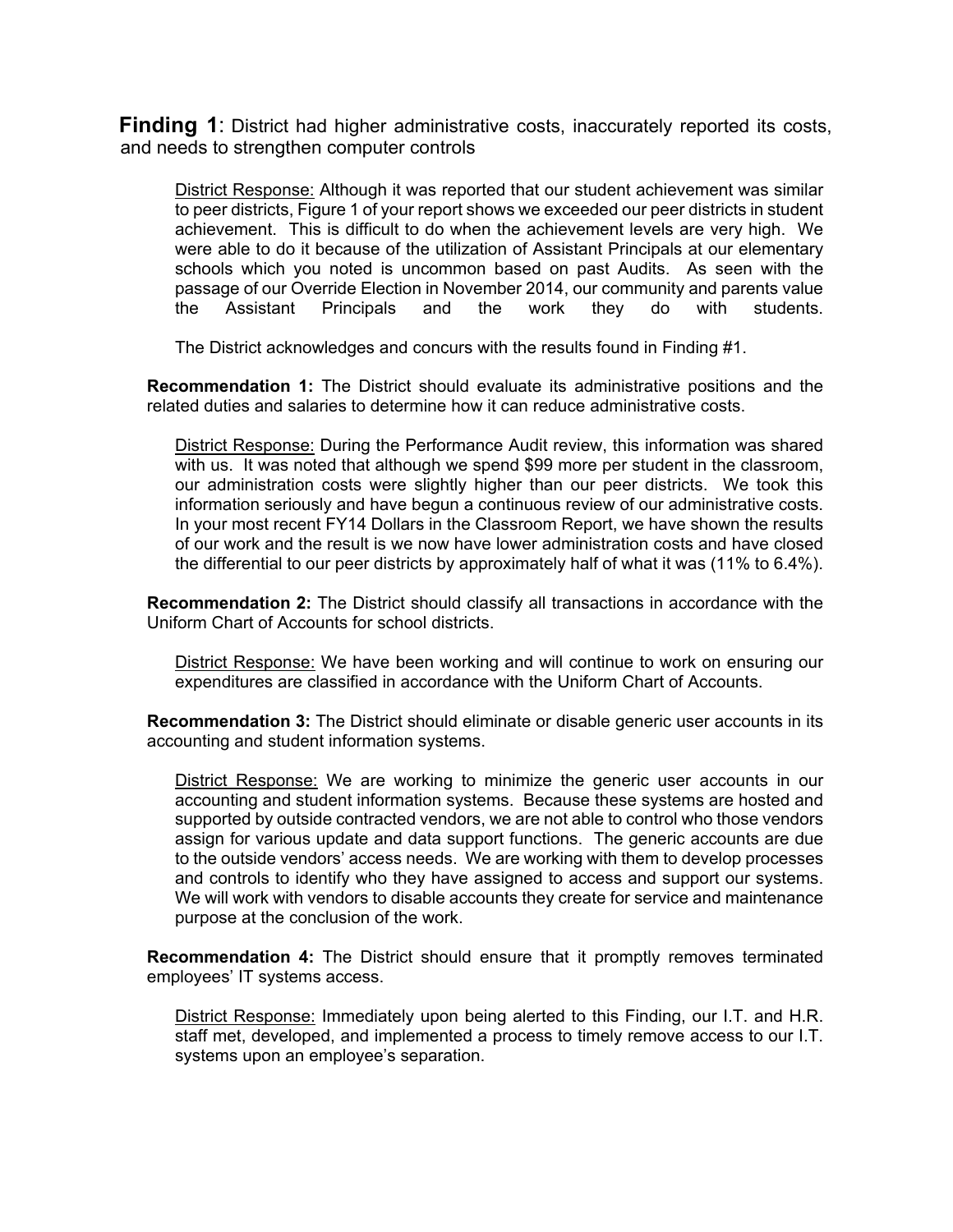**Recommendation 5:** The District should create a formal disaster recovery plan and test it periodically to identify and remedy deficiencies.

District Response: I.T. staff has been working to formalize a data disaster recovery plan that will be tested and updated accordingly. The plan will be placed into standard I.T. practice for the District. We will ensure that timely back-ups and testing be done to ensure that the disaster recovery plan is working.

**Finding 2**: District should continue to review options to address its excess building capacity

District Response: Scottsdale Schools concurs with this Finding. It should be noted that the AZ School Facilities Board (SFB) utilizes a minimum adequacy to determine building capacity. This minimum adequacy does not take into consideration the functional requirements imposed on a school district, i.e., requirement for separate classrooms for 4-hour ELL instruction, Special Education programs required in student IEPs, or spaces for additional programs like Art, Music, Band, Strings, and assessment spaces. These programs are valued and demanded by our community as seen by the passage of the override in November 2014 and require additional space to be functional beyond the SFB minimum adequacy.

**Recommendation:** The District should continue to review its building capacity usage to evaluate how it can reduce its excess building space.

District Response: Scottsdale Schools continuously reviews its building capacity usage and evaluates how it can reduce excess building space while operating a highly performing school district that meets the needs and demands of our students and community. As you noted, we did close a school campus at the end of FY2014.

In addition, we moth-balled unused classrooms and isolated all utilities to those spaces; we rented another facility to a private, Special Education provider; we have relocated departments to unused space to allow for the sale of our Education Center building; and we have just completed an extensive set of Community Forums to look at right-sizing (downsizing) campus facilities, as well as making them more energy efficient. We will continue to review our facility usage and needs to make sure they support education and student achievement at the highest levels.

**Finding 3**: High transportation costs and some records could be improved

District Response: It is our understanding that all expenditures from all funds and trips are used in determining the cost of our transportation department. While SUSD does have a high number of student field trips supported by other funds not provided by the state formula, we understand the need for the district to make our transportation department run as efficiently as possible. We have, as seen in the FY 14 dollars in the classroom report, reduced the per mile and per rider costs due to changes that we have made since your visits. We will continue to look at, our transportation costs. We do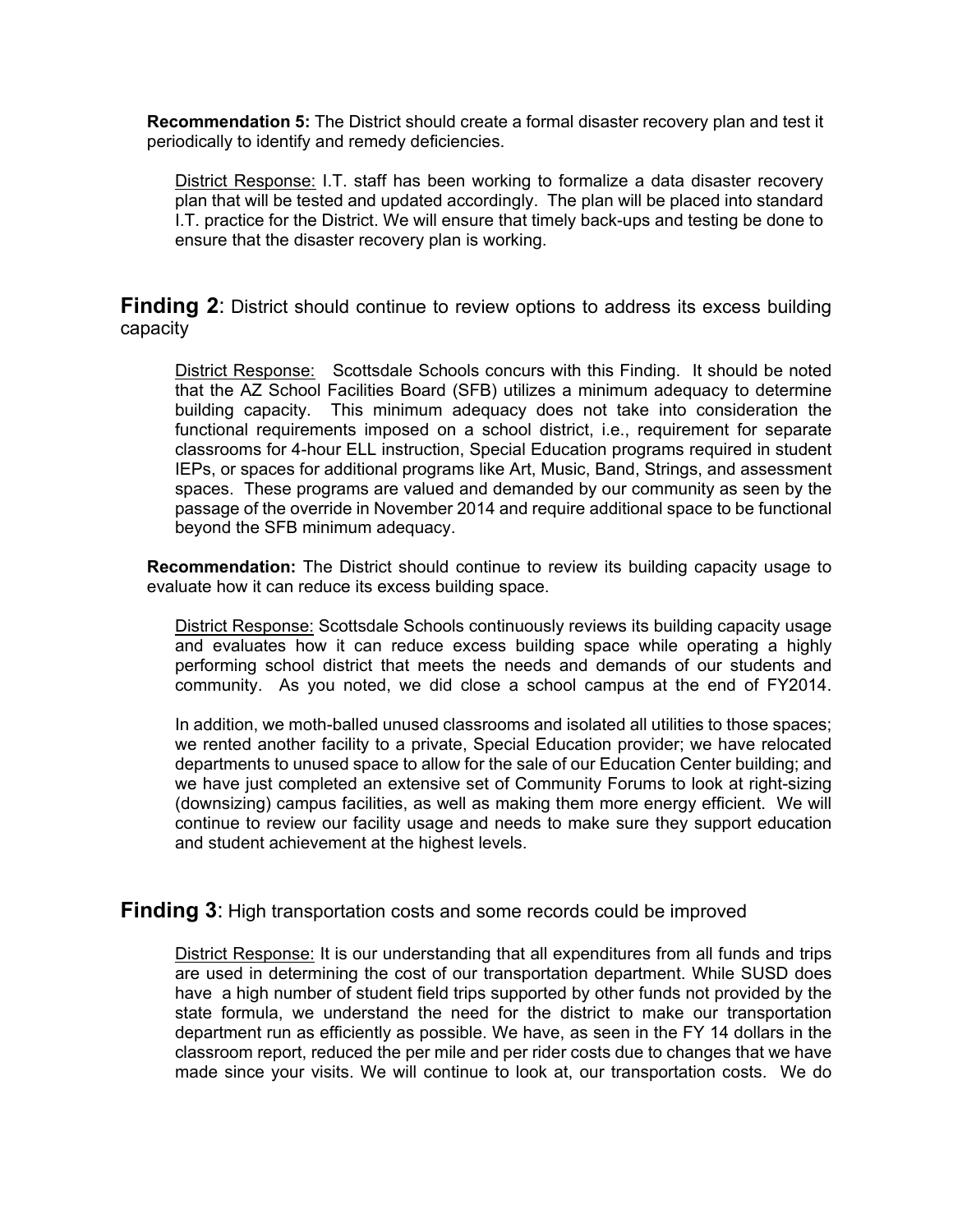concur with the Finding and that we could improve our recordkeeping and are working to create efficiencies to ensure our cost are as low as possible.

**Recommendation 1:** The District should closely review its bus routes to determine how it can improve its route efficiency.

District Response: Immediately upon the preliminary review of our transportation operations with the AZ Auditor General's team, Scottsdale Schools began an extensive review of our bus routes to improve efficiency. The results of that work have allowed us to reduce our overall bus routes from 166 to 144. This 22-route reduction (13.25%), combined with the consolidation of stops within bus routes, has led to realized efficiencies and savings.

**Recommendation 2:** The District should develop and monitor performance measures such as cost per mile, cost per rider, and bus capacity usage to help evaluate and improve the efficiency of its transportation program.

District Response: Scottsdale Schools is working on performance measures and best practices to evaluate and improve the efficiency of the transportation program. As noted in the report, over \$200,000 in savings was realized by the changes implemented in regard to bus maintenance. Bus capacity is unique to each school district due to Special Education transportation needs and the location of students needing transportation while balancing the time and length of routes.

**Recommendation 3:** The District should improve its records summarizing the number of transportation miles and riders reported.

District Response: We are implementing additional measures to strengthen our records summarizing the reported miles and riders. As reported, we do maintain the detailed bus driver records identifying the number of miles driven and students transported. Our Internal Auditor is working with transportation staff to ensure a proper, documented process to summarize these reports.